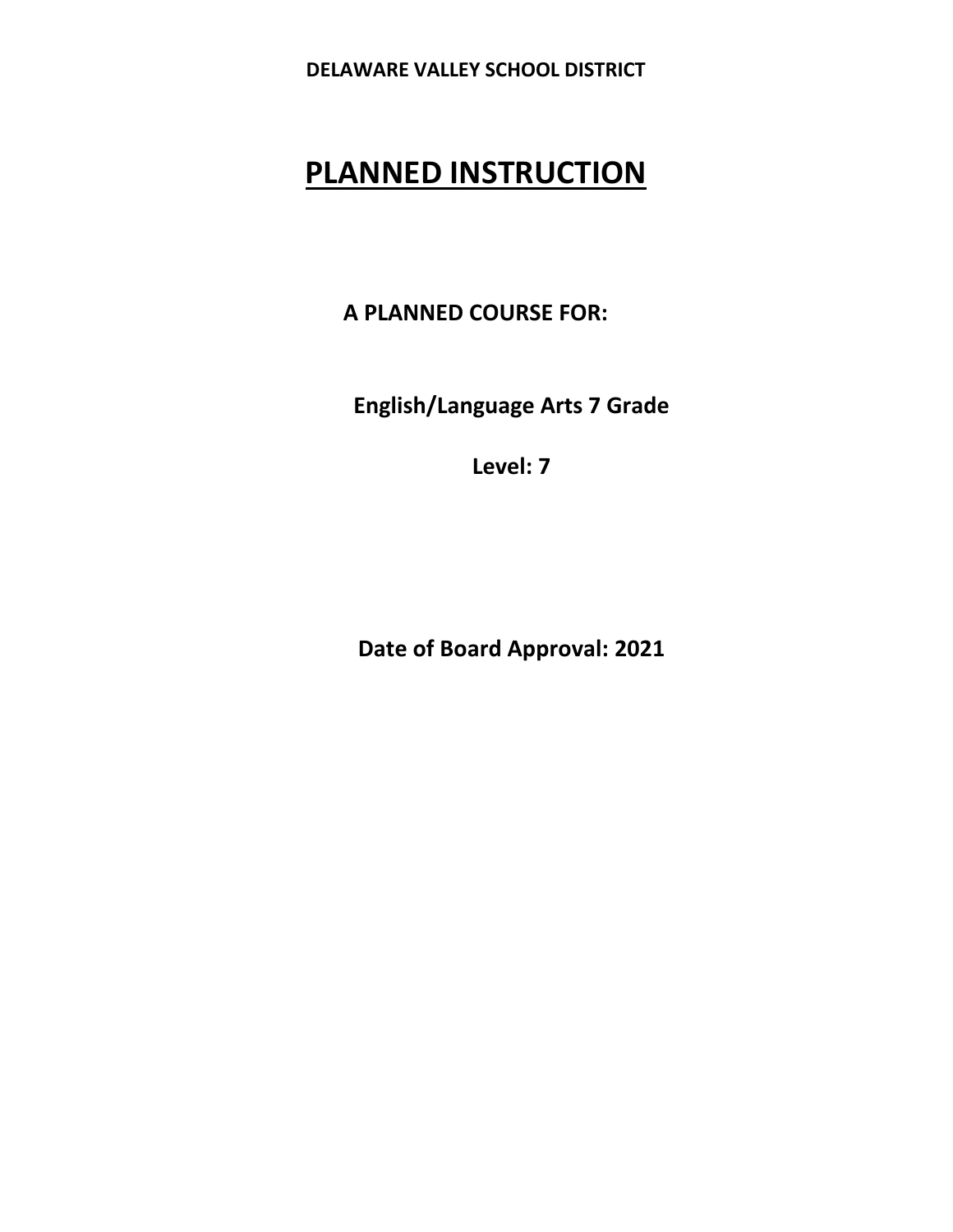# **Planned Instruction**

# **Title of Planned Instruction: English/Language Arts 7**

# **Subject Area: English/Language Arts 6rade: 7**

**Course Description:** This course is designed to develop critical thinking skills necessary to be sophisticated readers, writers, speakers, and listeners. Students will use diverse reading and learning strategies to analyze and critique print and non-print texts selected equally from fiction and nonfiction sources. Academic and content vocabulary acquisition and use are integrated throughout the curriculum, including strategies such as using context clues, making inferences, utilizing affixes and roots, interpreting figurative language, connecting fiction and nonfiction texts, developing logical arguments, analyzing literary devices, identifying organizational structures, and revising texts. Standard English grammar, usage, and conventions are explored throughout the year.

Students with diverse learning styles will have the opportunity to use a variety of learning methods to attain mastery of the skills and concepts necessary for success. These methodologies include explicit interaction with text, collaboration with peers, guided inquiry, and direct instruction. Technology is integrated whenever appropriate to support and enhance learning.

### **Time/Credit for the Course: Full Year Course**

**Curriculum Writing Committee: Angela Gutierrez, Deborah Paczkowski, Kevin Hastie, and Arielle Wilkes**

### **Weighting Chart**

| <b>Major Assessments</b>      | 45%  |
|-------------------------------|------|
| <b>Skills Application</b>     | 30%  |
| <b>Skills Practice</b>        | 20%  |
| <b>Participation/Homework</b> | 5%   |
| <b>Total</b>                  | 100% |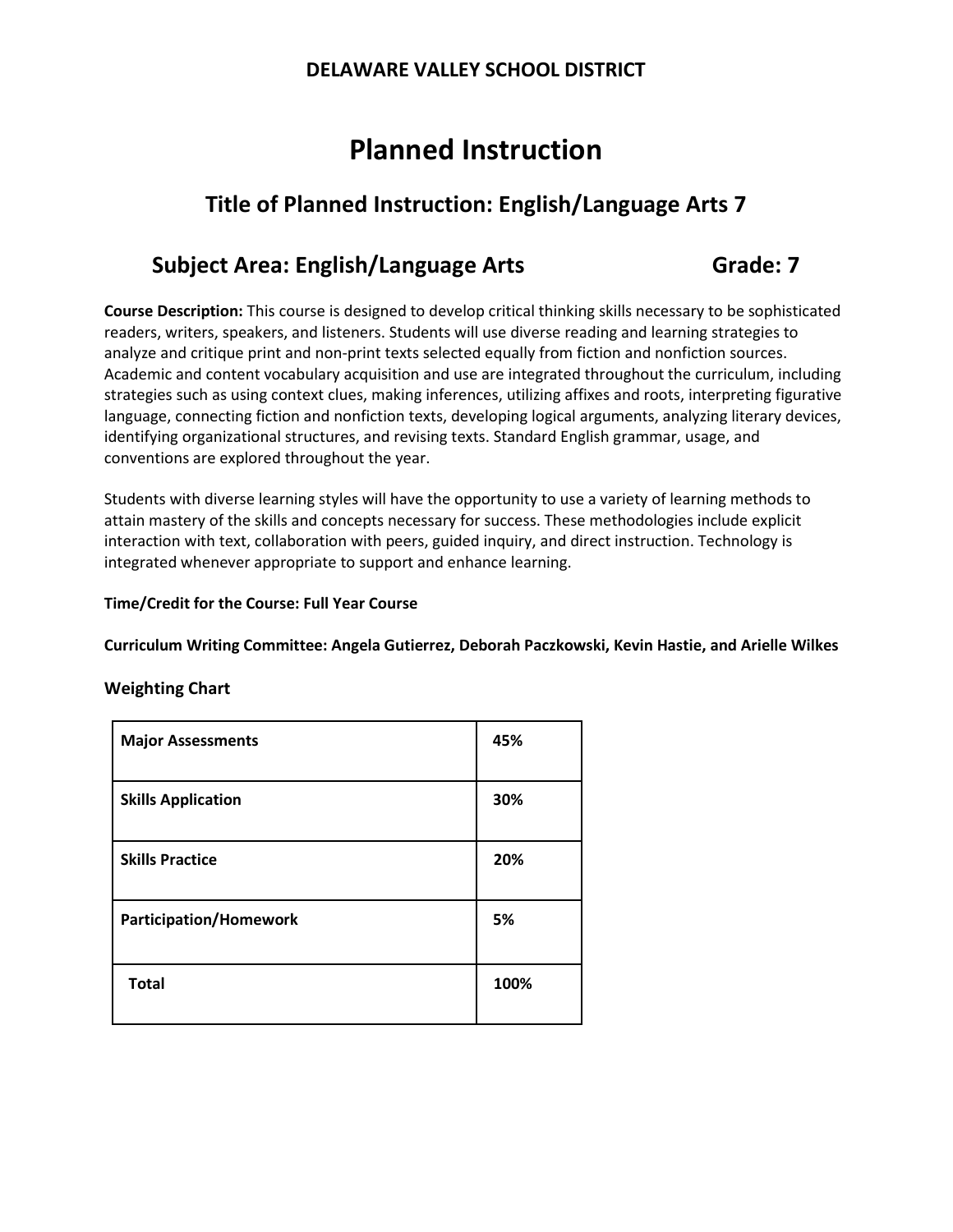# **Curriculum Map**

### **1. Marking Period One ‐ Overview based on 45 days:**

**Students will encounter individuals who must confront a compelling question: How far is too far?**

### **Marking Period One ‐ Goals:**

**Understanding of:**

- Trace and Evaluate an Argument
- Tone
- Evaluate Reasoning
- Structure and Presentation of an Argumentative Debate
- Author's Style and Structure
- Author's Purpose
- Cause and Effect Patterns
- Central Ideas
- Structure of a Poem
- Imagery
- Extended Metaphor
- Poetic Form
- Vocabulary in context (from teacher created materials based on selections in *Collections*)
- Literary Connections between stories and genres
- Structure of a Text Dependent Analysis Essay
- Construction of a Text Dependent Analysis Essay
- Grammar‐ Parts of Speech Review, Subject-Verb Agreement, and Verb Tense (Consistency and Correct Shifts), and Pronoun- Antecedent Agreement
- Analysis of a Novel: structure, plot, theme, conflict, motivation, characterization, tone, additional literary elements, etc.

### **2. Marking Period Two‐ Overview based on 45 days:**

### **Students will explore what it means to face challenges fearlessly, even if it means failing in the attempt.**

### **Marking Period Two ‐ Goals:**

**Understanding of:**

- Story Elements: Plot (Freytag's Pyramid) and Setting
- Elements of a Myth
- Theme Analysis
- Characterization
- Analyze Poetic Form: lines, stanzas, and rhythm
- Alliteration
- Vocabulary in context (from teacher created materials based on selections in *Collections*)
- Literary Connections between stories and genres
- Structure of a Text Dependent Analysis Essay
- Construction of a Text Dependent Analysis Essay
- Grammar ‐ In addition to MP1, Phrases and Clauses, Types of Sentences (Simple, Compound, Complex, and Compound-Complex), Run-ons and Fragments, and Misplaced/Dangling Modifiers
- Analysis of the Novel structure, plot, theme, conflict, motivation, characterization, tone, irony, additional literary elements, etc.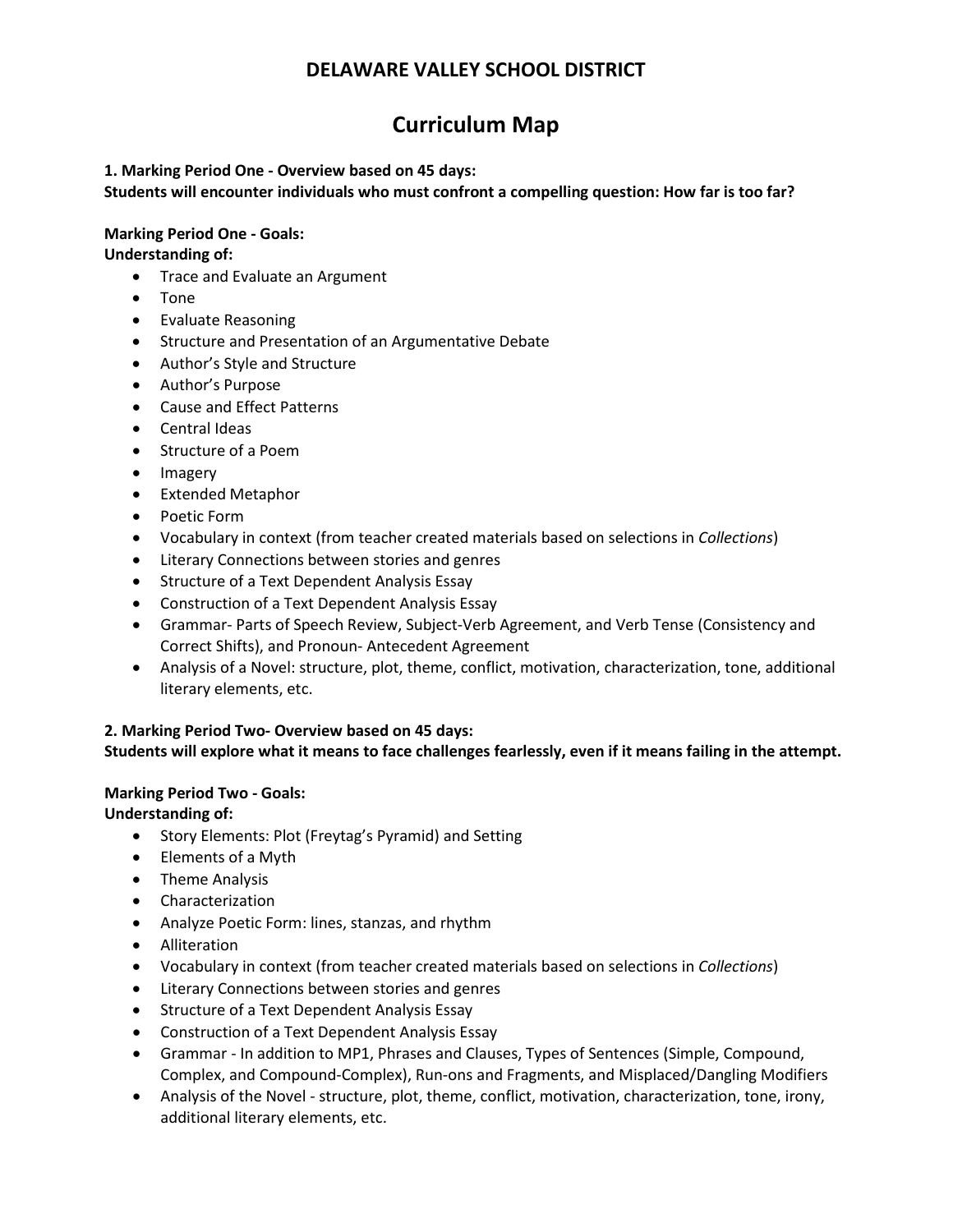### **3. Marking Period Three ‐ Overview based on 45 days: Students will explore the beauty, power, and mystery of nature.**

# **Marking Period Three ‐ Goals:**

**Understanding of:**

- Elements of a Memoir
- Author's Point of View
- Author's Style
- Tone
- Theme and Central Idea
- Word Choice and Style
- Elements of an Expository Essay and its structure
- Poetic Form and Figurative Language
- Vocabulary in context (from teacher created materials based on selections in *Collections*)
- Literary Connections between stories and genres
- Structure of a Text Dependent Analysis Essay
- Construction of a Text Dependent Analysis Essay
- Grammar ‐ In addition to reviewing MP1 and MP2 grammar, pronoun-antecedent agreement, commas, parentheses, dashes, and frequently confused words
- Analysis of the Novel structure, plot, theme, conflict, motivation, characterization, tone, irony, additional literary elements, etc.

### **Marking Period Four ‐ Overview based on 45 days:**

**Students will explore how things in life are not always how people perceive them to be.**

### **Marking Period Four ‐ Goals:**

**Understanding of:**

- Elements of a Folktale
- Theme
- Poetic Elements and Terminology: Rhyme and Rhyme Scheme, Figurative Language, and Theme
- Central Ideas in Nonfiction Articles
- Summarizing fiction and nonfiction pieces
- Elements of a Drama
- **Inferences**
- Characterization
- Irony
- Vocabulary in context (from teacher created materials based on selections in *Collections*)
- Literary Connections between stories and genres
- Structure of a Text Dependent Analysis Essay
- Construction of a Text Dependent Analysis Essay
- Grammar- In addition to the review of MP1, MP2, and MP3 grammar, active and passive voice, apostrophes, predicate nouns and adjectives, and direct and indirect objects
- Analysis of the Novel: structure, plot, theme, conflict, characterization, additional literary elements, etc.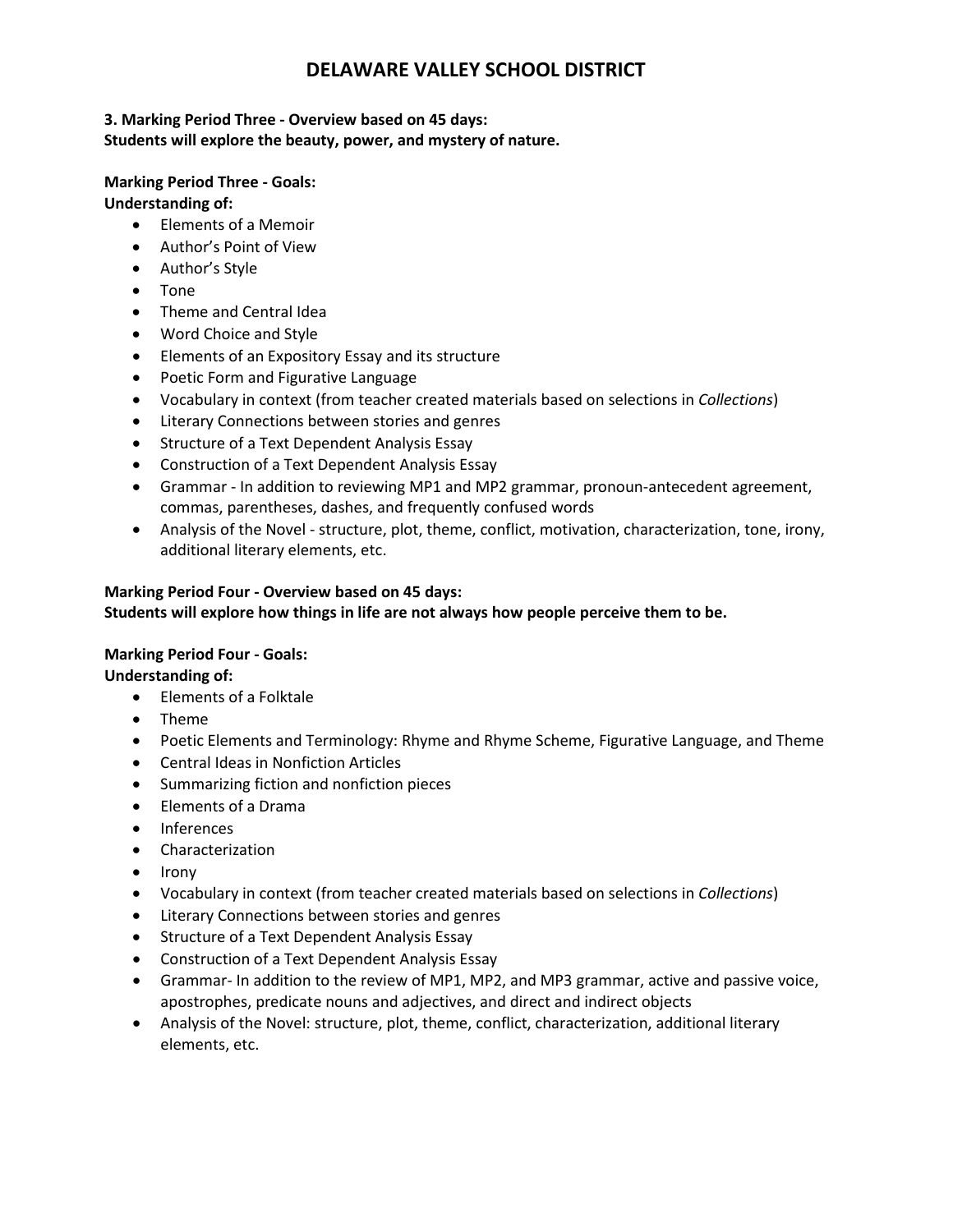# **Big Ideas**

- Effective readers use appropriate strategies to construct meaning. (Unit 1, 2, 3 and 4)
- Critical thinkers actively and skillfully interpret, analyze, evaluate, and synthesize information. (Unit 1, 2, 3 and 4)
- An expanded vocabulary enhances one's ability to express ideas and information. (Unit 1, 2, 3 and 4)
- Audience and purpose influence the writer's choice of organizational pattern, language, and literacy techniques. (Unit 1, 2, 3 and 4)
- Rules of grammar and convention of language support clarity of communications between writers/speakers, and readers/listeners. (Unit 1, 2, 3 and 4)
- Effective research requires multiple sources of information to gain or expand knowledge. (Unit 2 and 4)
- Active listeners make meaning from what they hear by questioning, reflecting, responding and evaluating. (Unit 1, 2, 3 and 4)
- Effective speakers prepare and communicate messages to address the audience and purpose. (Unit 2 and 4)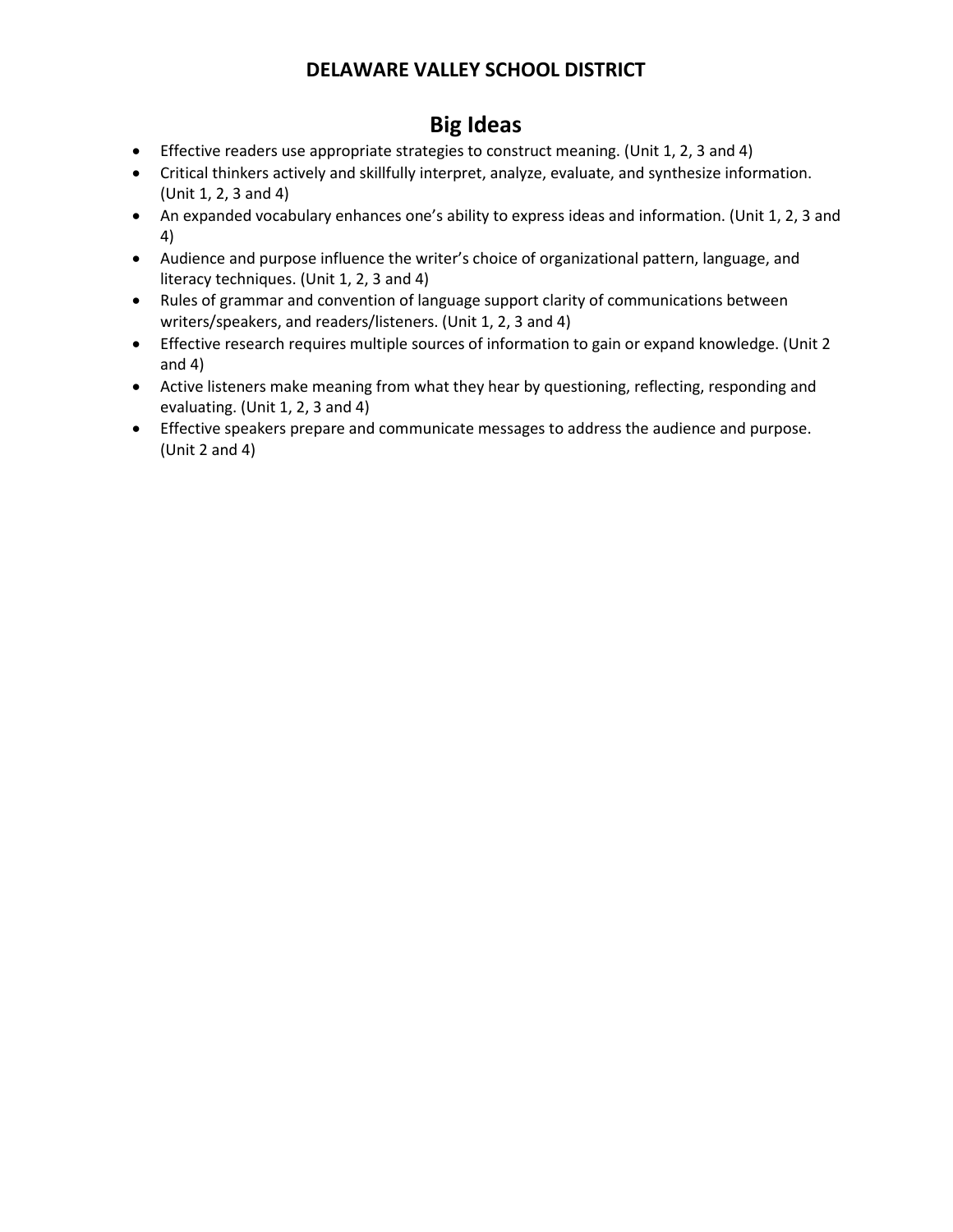# **Curriculum Plan**

### **Unit 1: Collection #4 Risk and Exploration Time Range in Days: 40‐45 Days**

### **Standards Addressed:**

http://static.pdesas.org/content/documents/PA%20Core%20Standards%20ELA%206‐ 12%20March%202014.pdf

**1.2 Reading Informational Text:** CC.1.2.7.A, CC. 1.2.7.B, CC.1.2.7.C, CC.1.2.7.D, CC.1.2.7F, CC.1.2.7.G, CC.1.2.7.H, CC.1.2.7 I, CC.1.2.8.J, CC.1.2.8.K, CC.1.2.8.L

**Eligible Content:** E07.B‐K.1.1.2, E07.B‐K.1.1.1, E07.B‐K.1.1.3, E07.B‐C.2.1.1, E07.B‐V.4.1.1, E07.B‐ V.4.1.2, E07.B‐C.2.1.3, E07.B‐C.3.1.1, E07.B‐C.3.1.2

**1.3 Reading Literature:** CC.1.3.7.A, CC.1.3.7.B. CC.1.3.7.C, CC1.3.7.D, CC.1.3.7E, CC.1.3.7.F, CC.1.3.7.G CC.1.3.7.H, CC.1.3.7.I, CC.1.3.7.J, CC.1.3.7K

**Eligible Content:** E07.A‐K.1.1.2, E07.A‐K.1.1.1, E07.A‐K.1.1.3, E07.A‐C.2.1.1, EO7.A‐C.2.1.2, E07.A‐C.2.1.3, E07.A‐V.4.1.1, E07.A‐V.4.1.2, E07.A‐C.3.1.1

**1.4 Writing:** CC. 1.4.7.G, CC.1.4.7.H, CC.1.4.7.I, CC.1.4.7.J, CC.1.4.7.K, CC.1.4.7.L, CC.1.4.7.S, CC.1.4.7.T, CC.1.4.7.U, CC.1.4.7.V, CC.1.4.7.W, CC.1.4.7.X

**Argumentative:** E07.C.1.1.1, E07.E.1.1.1, E07.C.1.1.2, E07.E.1.1.2, E07.C.1.1.3, E07.C.1.1.5, E07.E.1.1.3, E07.E.1.1.6, E07.C.1.1.4, E07.D.2.1.1, E07.D.2.1.2, E07.D.2.1.3, E07.D.2.1.4, E07.D.2.1.5, E07.E.1.1.4, E07.E.1.1.5, E07.D.1.1.1, E07.D.1.1.2, E07.D.1.1.3, E07.D.1.1.4, E07.D.1.1.5, E07.D.1.1.6, E07.D.1.1.7, E07.D.1.1.8, E07.D.1.1.9, E07.D.1.2.1, E07.D.1.2.2, E07.D.1.2.3, E07.D.1.2.4

**Responding to Literature:** E07.E.1.1.1, E07.E.1.1.2, E07.E.1.1.3, E07.E.1.1.4, E07.E.1.1.5, E07.E.1.1.6

**1.5 Speaking and Listening:** CC.1.5.7.A, CC.1.5.7.B, CC.1.5.7.C, CC.1.5.7.D, CC.1.5.7.E, CC.1.5.7.F, CC.1.5.7.G

**Overview:** In Collection 4, students will encounter individuals who must confront a compelling question: How far is too far? Through this collection, students will study central ideas, author's claims, arguments, tone, structure, and author's purpose. Students will also learn about poetic structure, rhyme and sound devices, and their effects. Students will read and analyze a variety of genres as well as produce mini TDAs/TEA paragraphs and a text dependent analysis essay.

### **Goals:**

Students will:

- Trace and evaluate an argument.
- Identify and analyze how imagery and extended metaphor can express a message.
- Identify cause‐and‐effect patterns of organization.
- Draw conclusions from the text and graphics.
- Analyze a poem's form and identify theme.
- Produce clear and coherent writing.
- Develop and strengthen writing.
- Write routinely.
- Engage in collaborative discussions.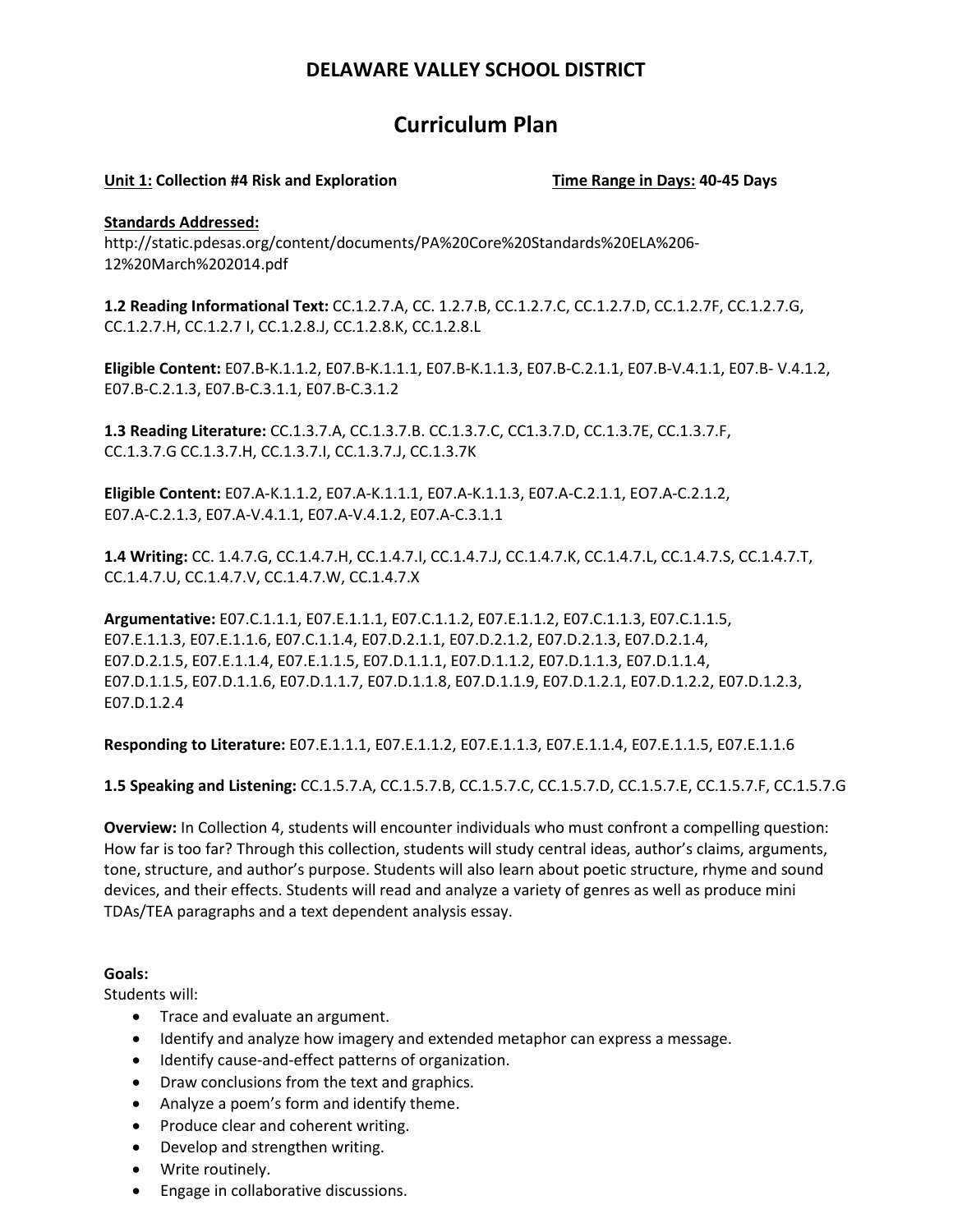- Identify and use Parts of Speech, Subject-Verb Agreement, Verb Tense (Consistency and Correct Shifts), and Pronoun- Antecedent Agreement.
- Write a text dependent analysis essay.
- Write mini TDA/TEA paragraph writing assignments.

### **Objectives: (with DOK levels)**

Students will:

- Cite textual evidence. (DOK 3)
- Analyze the impact of word choice on meaning and tone. (DOK 1, 3, and 4)
- Analyze the structure an author uses to organize a text. (DOK 1 and 4)
- Determine an author's purpose. (DOK 2)
- Delineate a speaker's argument and specific claims, evaluating the soundness of reasoning and the relevance of evidence. (DOK 3)
- Determine central ideas in a text. (DOK 2)
- Assess an author's claims and reasoning. (DOK 3)
- Determine a theme. (DOK 1 and 2)
- Analyze how a poem's form or structure contributes to its meaning. (DOK 1, 2, and 4)
- Analyze interactions between ideas in a text. (DOK 4)
- Analyze organizational structure. (DOK 2 and 4)
- Analyze the impact of rhymes and other repetitions of sounds on a verse or stanza of a poem. (DOK 1 and 4)
- Analyze how a poem's form contributes to its meaning. (DOK 2 and 4)
- Determine meanings of words and phrases as they are used in the text. (DOK 2)
- Use context as a clue to the meaning of a word or phrase. (DOK 2)
- Use context clues to ascertain word meaning. (DOK 3)
- Write analysis and mini TDAs/TEA paragraphs. (DOK 4)
- Practice identifying and using Parts of Speech Review, Subject-Verb Agreement, and Verb Tense (Consistency and Correct Shifts). (DOK 1, 2, and 4)

### **Core Activities and Corresponding Instructional Methods:**

1. Nonfiction Analysis: Close Reader-- "Stinging Tentacles offer Hint of Oceans' Decline" by Elisabeth Rosenthal, Close Reader--"Is Space Exploration Worth the Cost?" by Joan Vernikos, Anchor Text--"Remarks at the Dedication of the Aerospace Medical Health Center" by John F. Kennedy, Textbook--"Why Exploring the Ocean is Mankind's Next Giant Leap" by Philippe Cousteau

- a. Students will be taught the reading strategy of text annotation/talking to the text (T2T). This will become second nature as we proceed through the year. Students will talk to the text for everything we read. Through T2T, students will learn to locate main ideas, make inferences, chunk the text, make predictions, restate/paraphrase and summarize, make connections (historical, personal, etc.), utilize context clues and word analysis (roots, prefixes, and suffixes) to determine the meaning of unknown words.
	- i. Step 1 Model text annotation/T2T with "Stinging Tentacles offer Hint of Oceans' Decline" and "Is Space Exploration Worth the Cost?" to teach text annotating skills.
	- ii. Step 2 Students will explore the analyzing the text questions at the end of "Remarks" at the Dedication of the Aerospace Medical Health Center" and "Why Exploring the Ocean is Mankind's Next Giant Leap" as a basis for discussion and Assessment.
	- iii. Step 3 ‐ Students will write a short response (Mini TDA/TEA Paragraph) for "Stinging Tentacles offer Hint of Oceans' Decline" and "Is Space Exploration Worth the Cost?" (Common Mini‐TDA - located in public file).
- b. Discuss the way in which the author uses certain textual elements to advance his/her purpose. After identifying examples of elements, the discussion will focus on the "why" (Why does the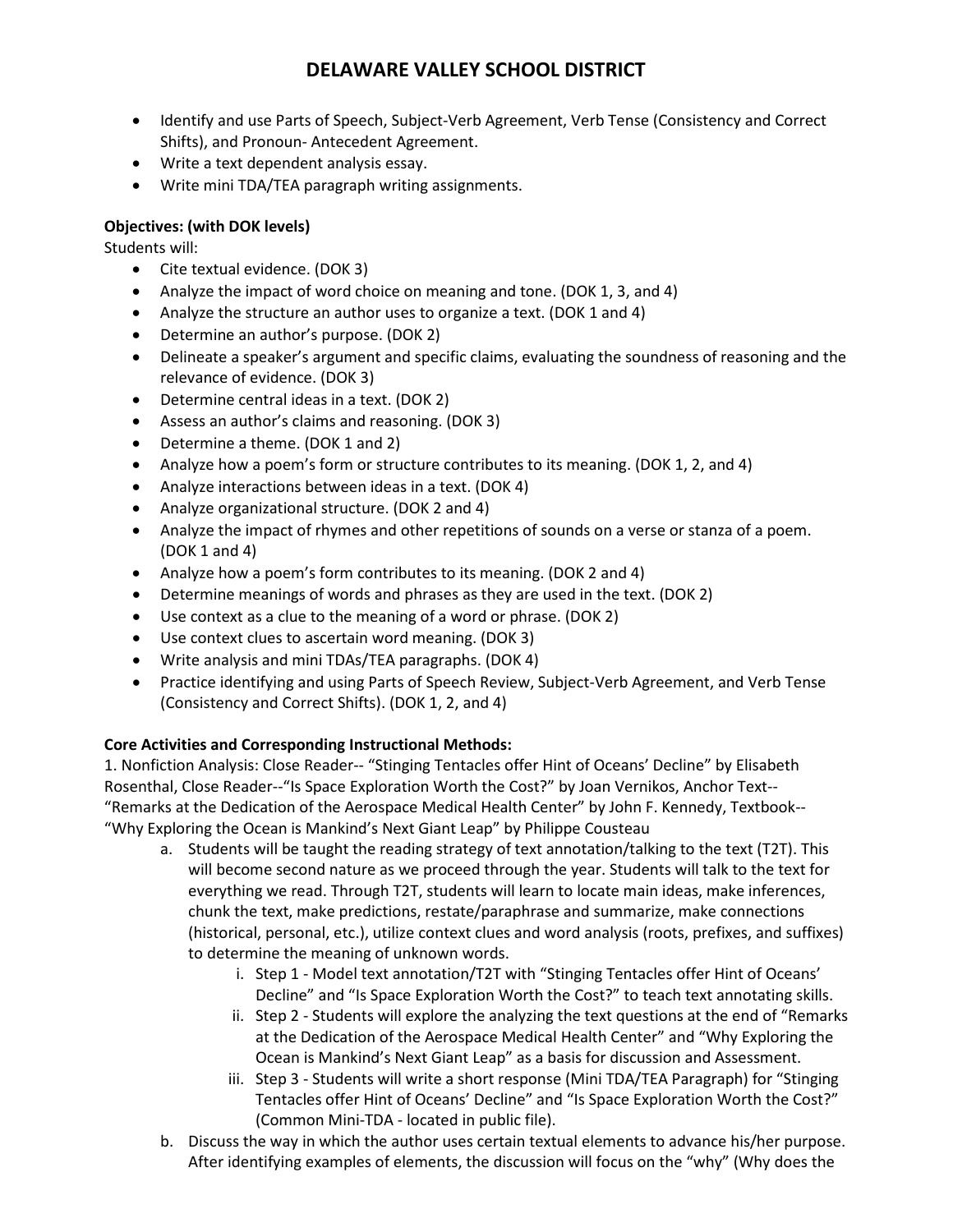author choose the element and/or device?) and "how" (How does the element and/or device advance the author's purpose?).

- c. Support assumptions with textual evidence.
- d. Make predictions based on the text details.
- e. Make inferences that are not directly stated in a piece of writing.
- f. Students will construct a TDA with the understanding of grade seven expectations.
- g. Presentation of Literary Terms ‐ Examination of literary and textual elements as they relate to nonfiction (audience; purpose; argument; reasons; evidence; counterarguments; claim; cause and effect; structure‐ headings and graphics).
- 2. Poetry Analysis: "Your World" by Georgia Douglas Johnson
	- a. Students will learn to identify poetic elements and literary terminology, making connections to author's purpose and effect. This will go on throughout the year.
	- b. Annotate poetry.
	- c. Focus on figurative language: extended metaphor; imagery; speaker; theme; form; rhyme scheme; stanza; meter; tone; free verse.
	- d. Students will explore the analyzing the text questions at the end of stories as a basis for discussion and assessment.
- 3. Write a Text Dependent Analysis Essay (Mini TDA/TEA Paragraph)
	- a. For each text, either as a separate reinforcement activity or as part of an assessment used to drive instruction, students will work on TDA writing through miniature TDAs.
	- b. Outline / pre‐write, edit, revise, publish essay, utilize PSSA TDA scoring rubric
	- c. TDA Writing modeling, exemplar deconstruction and analysis, and guided practice.
- 4. Write a Literary Analysis Essay (formal TDA ‐ diagnostic benchmark)
	- a. Take notes, reread "Is Space Exploration Worth the Cost?", analyze both texts, outline/pre‐ write, edit, revise, publish essay, utilize PSSA TDA scoring rubric
	- b. Analyze model text, dissect scoring rubric, determine a topic, formulate ideas, prewrite, organize ideas, consider purpose and audience, draft essay, edit and revise essay
	- c. Introduction to literary analysis essay writing Focus on the process of writing as students create a five paragraph essay that connects to marking period four themes. Through the use of guided practice and exemplars and student models for deconstruction, students will be exposed to the expectations of seventh grade PSSA standards (introduction, body, conclusion, thesis, transitions, topic sentences, clincher sentences, etc.).
		- i. Students will produce this TDA without teacher assistance and teachers will use the data from this TDA to determine student strengths and weaknesses and develop a plan. Once the initial TDA is written, teachers will use it as a teaching tool and will write additional mini TDAs/TEA paragraphs.
	- d. Utilizing data from the first TDA, teachers will create lessons to address strengths and weaknesses as they instruct students in the art of TDA writing.
- 5. Independent novel reading and collaborative novel analysis: *Tangerine* by Edward Bloor
	- a. Levels of Questioning ‐ Direct instruction and modeling
	- b. Review of plot: exposition, rising action, climax, falling action, resolution; internal and external conflict; setting; suspense; characters; character motivation; point of view: first, third limited, third omniscient; theme; diction; inferencing.
	- c. Will span over marking periods one and two -- writing component and assessment will occur in marking period two.
- 6. Vocabulary Activities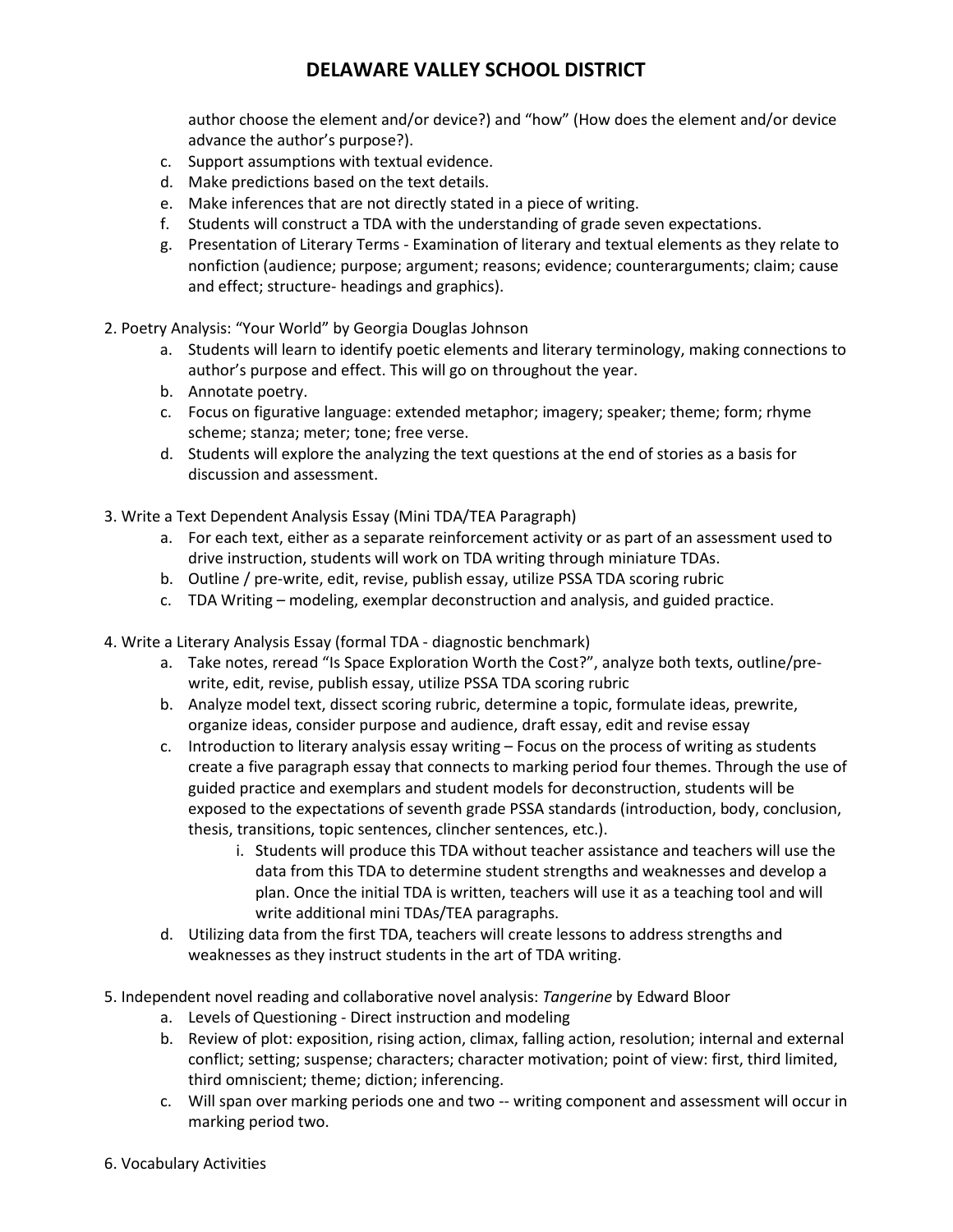- a. Direct instruction and practice from common teacher created materials based on the following selections in the *Collections* textbook:
	- i. "Why Exploring the Ocean is Mankind's Next Giant Leap"/ "Is Space Exploration Worth the Cost?"
	- ii. "Remarks at the Dedication of the Aerospace Medical Health Center"
- b. Provide modeling for students to determine and clarify the meaning of unknown and multiple meaning words and phrases based on close reading, context, and content.
- c. Use content vocabulary in context to illustrate how meaning develops via author's or speaker's diction and tone.

### 7. PSSA Preparation

- a. Study Island activities ‐ individual and group practice on grade seven skills
- b. PSSA Activities ‐ to be determined by data from classroom assessments and district benchmarks.
- c. PSSA Vocabulary ‐ Direct instruction, discussion, application and review of applicable PSSA vocabulary (utilize PSSA Glossary of Terms)

8. Grammar Review‐‐Parts of Speech Review, Subject-Verb Agreement, and Verb Tense (Consistency and Correct Shifts)

### **Assessments:**

### **Diagnostic:**

- PSSA Skills Assessments/Practice Activities ‐ use of Study Island.
- Benchmarks will be administered throughout the year according to the district and department plan. This may include CDT and/or the previous year's PSSA. STAR may be used in addition as part of the benchmark process.

### **Formative:**

- PSSA Skills Assessments ‐ including, but not limited to
	- o Common Assessment: PSSA Vocabulary Assessment(s)
	- o Common Assessment: Practice PSSA Activities (Study Island)
	- o Additional Differentiated PSSA Practice to address individual needs
- Common Assessment: "Stinging Tentacles offer Hint of Oceans' Decline" Close Reader Writing Prompt Mini TDA/TEA Paragraph
- Common Assessment: "Is Space Exploration Worth the Cost?" Close Reader Writing Prompt Mini TDA/TEA paragraph
- Common Assessment: "Remarks at the Dedication of the Aerospace Medical Health Center" Selection Test
- Common Assessment: "Why Exploring the Ocean is Mankind's Next Giant Leap" Selection Test
- Common Assessment: Vocabulary Activities teacher created vocabulary materials based on selections in the *Collections* textbook.
- Common Assessment: Two Vocabulary Quizzes based on MP1 selections:
	- o "Why Exploring the Ocean is Mankind's Next Giant Leap"/ "Is Space Exploration Worth the Cost?"
	- o "Remarks at the Dedication of the Aerospace Medical Health Center"
- Grammar Assessments (i.e. quizzes, graded exercises, graded activities) to be placed in the 5% category for each skill taught.
- Additional Formative Assessments as determined by student need in an effort to attain mastery (to be discussed by the PLC team)

#### **Summative:**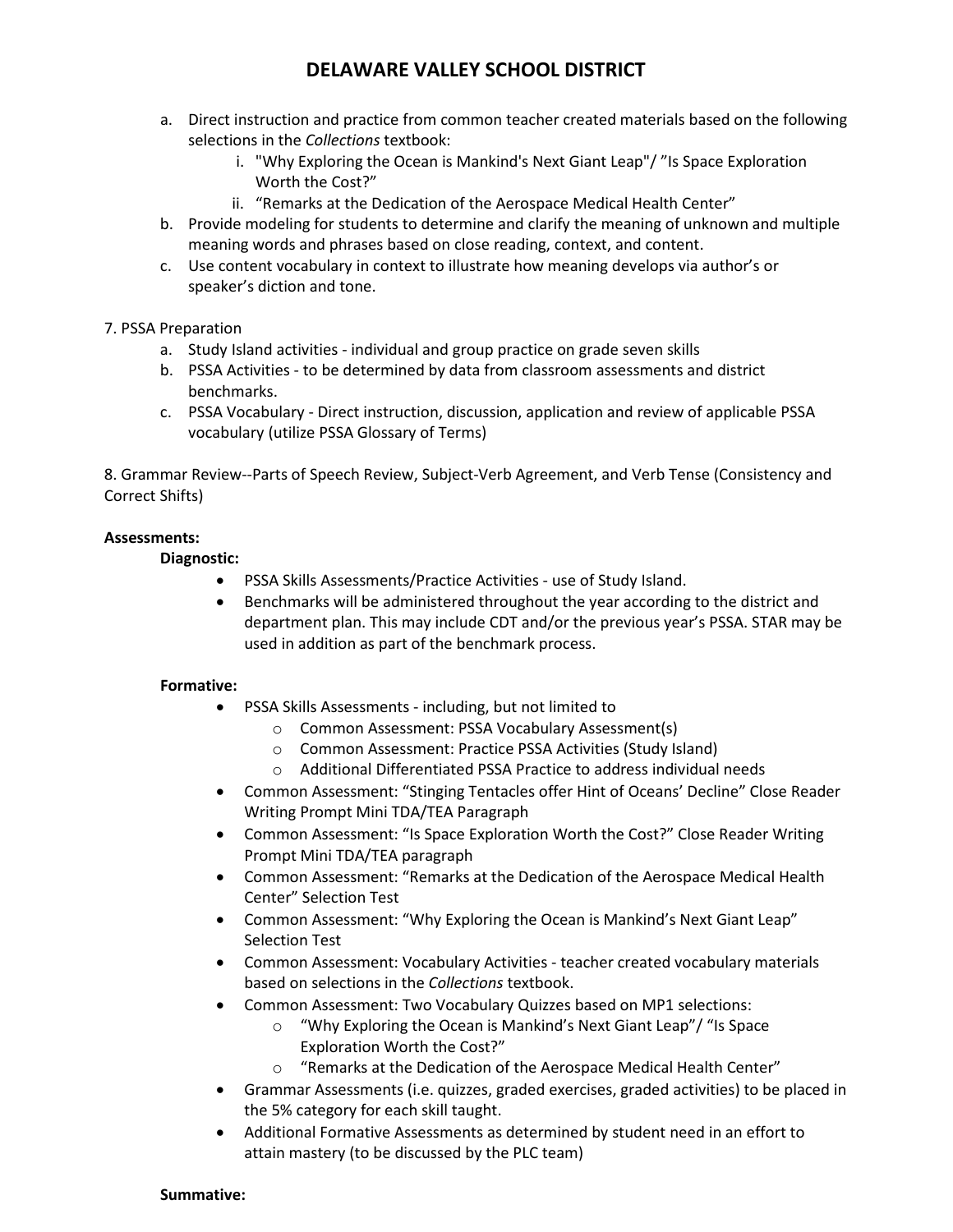- Common Assessment: "Is Space Exploration Worth the Cost?" Close Reader Writing Prompt Full TDA (Will be an extension on the mini-TDA prompt)
- Common Assessment: Midway Grammar Test
- Common Assessment: End of Marking Period Grammar Test
- Common Assessment: Collection/Cold Read Test

### **Extensions:**

- Additional, more challenging text dependent analysis essays
- Additional text analysis from close reader
- Additional, more challenging grammar activities
- Additional, more challenging vocabulary activities
- Additional, more challenging novels

### **Correctives:**

- Teacher/student conferencing to improve writing skills
- Study Island additional practice
- Additional opportunities for revision and practice with more simplistic assignments and more accessible literature

### **Materials and Resources:**

- Internet
- *Collections* Textbook
- Teacher created vocabulary materials based on selections in the *Collections* textbook
- Tangerine by Edward Bloor
- Study Island
- CDT
- PSSA Adapted Scoring Rubrics
- Video Links from History Channel, A&E, and Channel 1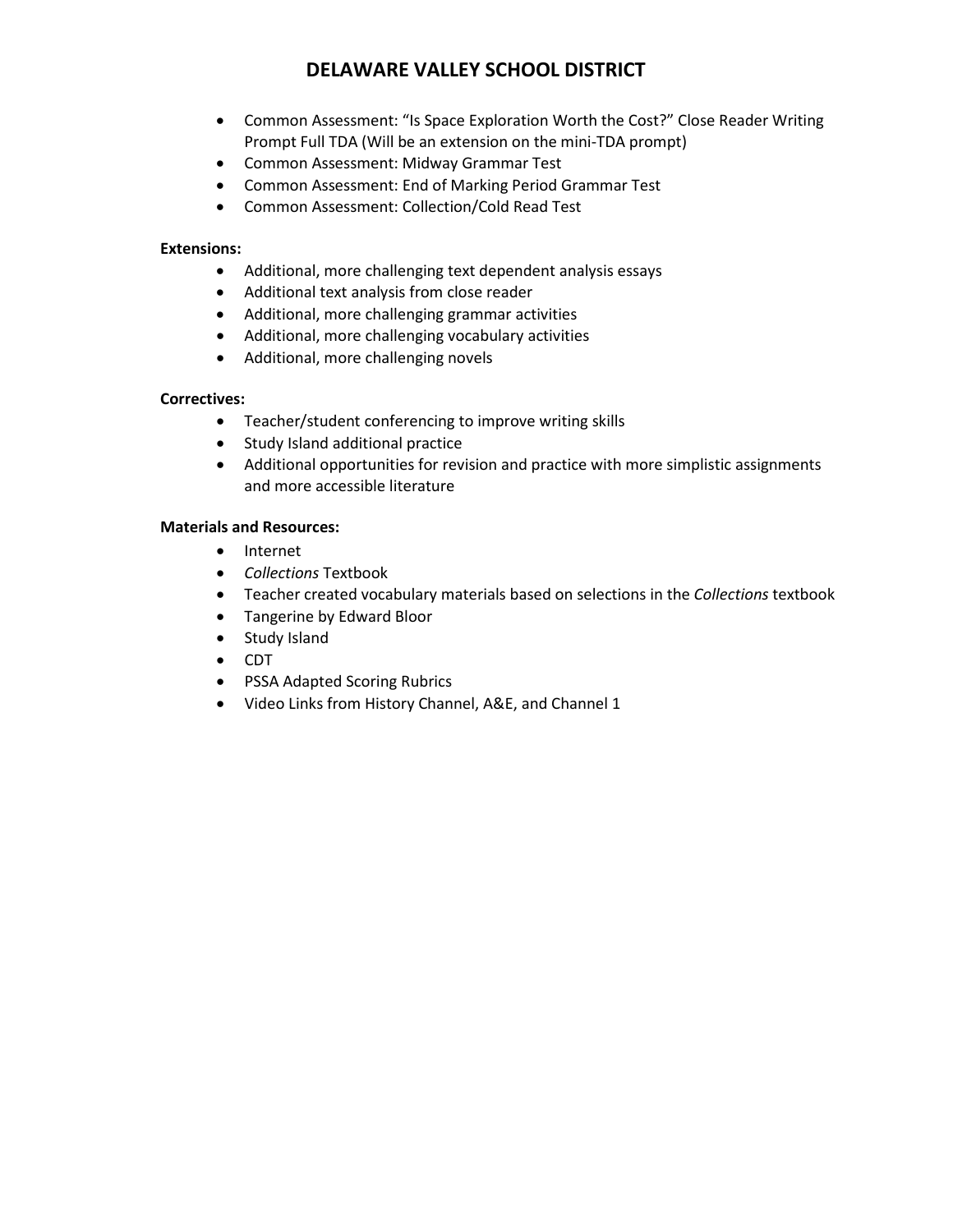## **Curriculum Plan**

### **Unit 2: Collection #1 Bold Actions Time Range in Days: 40‐45 Days**

#### **Standards Addressed:**

http://static.pdesas.org/content/documents/PA%20Core%20Standards%20ELA%206‐ 12%20March%202014.pdf

**1.2 Reading Informational Text:** CC.1.2.7.A, CC. 1.2.7.B, CC.1.2.7.C, CC.1.2.7.D, CC.1.2.7.E, CC.1.2.7F, CC.1.2.7.G, CC.1.2.7.H, CC.1.2.7 I, CC.1.2.8.J, CC.1.2.8.K, CC.1.2.8.L

**Eligible Content:** E07.B‐K.1.1.2, E07.B‐K.1.1.1, E07.B‐K.1.1.3, E07.B‐C.2.1.1, E07.B‐C.2.1.2, E07.B‐V.4.1.1, E07.B‐V.4.1.2, E07.B‐C.2.1.3, E07.B‐C.3.1.1, E07.B‐C.3.1.2

**1.3 Reading Literature:** CC.1.3.7.A, CC.1.3.7.B. CC.1.3.7.C, CC.1.3.7.F, CC.1.3.7.I, CC.1.3.7.J, CC.1.3.7K

**Eligible Content:** E07.A‐K.1.1.2, E07.A‐K.1.1.1, E07.A‐K.1.1.3, E07.A‐C.2.1.3, E07.A‐V.4.1.1, E07.A‐V.4.1.2

**1.4 Writing:** CC. 1.4.7.G, CC.1.4.7.H, CC.1.4.7.I, CC.1.4.7.J, CC.1.4.7.K, CC.1.4.7.L, CC.1.4.7.M, CC1.4.7.N, CC.1.4.7.O, CC.1.4.7.P, CC.1.4.7.Q, CC.1.4.7.R, CC.1.4.7.S, CC.1.4.7.T, CC.1.4.7.U, CC.1.4.7.V, CC.1.4.7.W, CC.1.4.7.X

#### **Eligible Content:**

**Argumentative:** E07.C.1.1.1, E07.E.1.1.1, E07.C.1.1.2, E07.E.1.1.2, E07.C.1.1.3, E07.C.1.1.5, E07.E.1.1.3, E07.E.1.1.6, E07.C.1.1.4, E07.D.2.1.1, E07.D.2.1.2, E07.D.2.1.3, E07.D.2.1.4, E07.D.2.1.5, E07.E.1.1.4, E07.E.1.1.5, E07.D.1.1.1, E07.D.1.1.2, E07.D.1.1.3, E07.D.1.1.4, E07.D.1.1.5, E07.D.1.1.6, E07.D.1.1.7, E07.D.1.1.8, E07.D.1.1.9, E07.D.1.2.1, E07.D.1.2.2, E07.D.1.2.3, E07.D.1.2.4

**Narrative:** E07.C.1.3.1, E07.C.1.3.2, E07.C.1.3.4, E07.C.1.3.3, E07.C.1.3.5, E07.D.2.1.1, E07.D.2.1.2, E07.D.2.1.3, E07.D.2.1.4, E07.D.2.1.5, E07.D.1.1.1, E07.D.1.1.2, E07.D.1.1.3, E07.D.1.1.4, E07.D.1.1.5, E07.D.1.1.6, E07.D.1.1.7, E07.D.1.1.8, E07.D.1.1.9, E07.D.1.2.1, E07.D.1.2.2, E07.D.1.2.3, E07.D.1.2.4

**Responding to Literature:** E07.E.1.1.1, E07.E.1.1.2, E07.E.1.1.3, E07.E.1.1.4, E07.E.1.1.5, E07.E.1.1.6

**1.5 Speaking and Listening:** CC.1.5.7.A, CC.1.5.7.B, CC.1.5.7.C, CC.1.5.7.D, CC.1.5.7.E, CC.1.5.7.F, CC.1.5.7.G

**Overview:** In this collection, students will explore what it means to face challenges fearlessly, even if it means failing in the attempt. Students will learn inferences, comparing and contrasting skills, elements of a myth, theme, plot, and the effect of sounds. Students will read and analyze narrative genres as well as produce a text dependent analysis essay and miniature TDAs.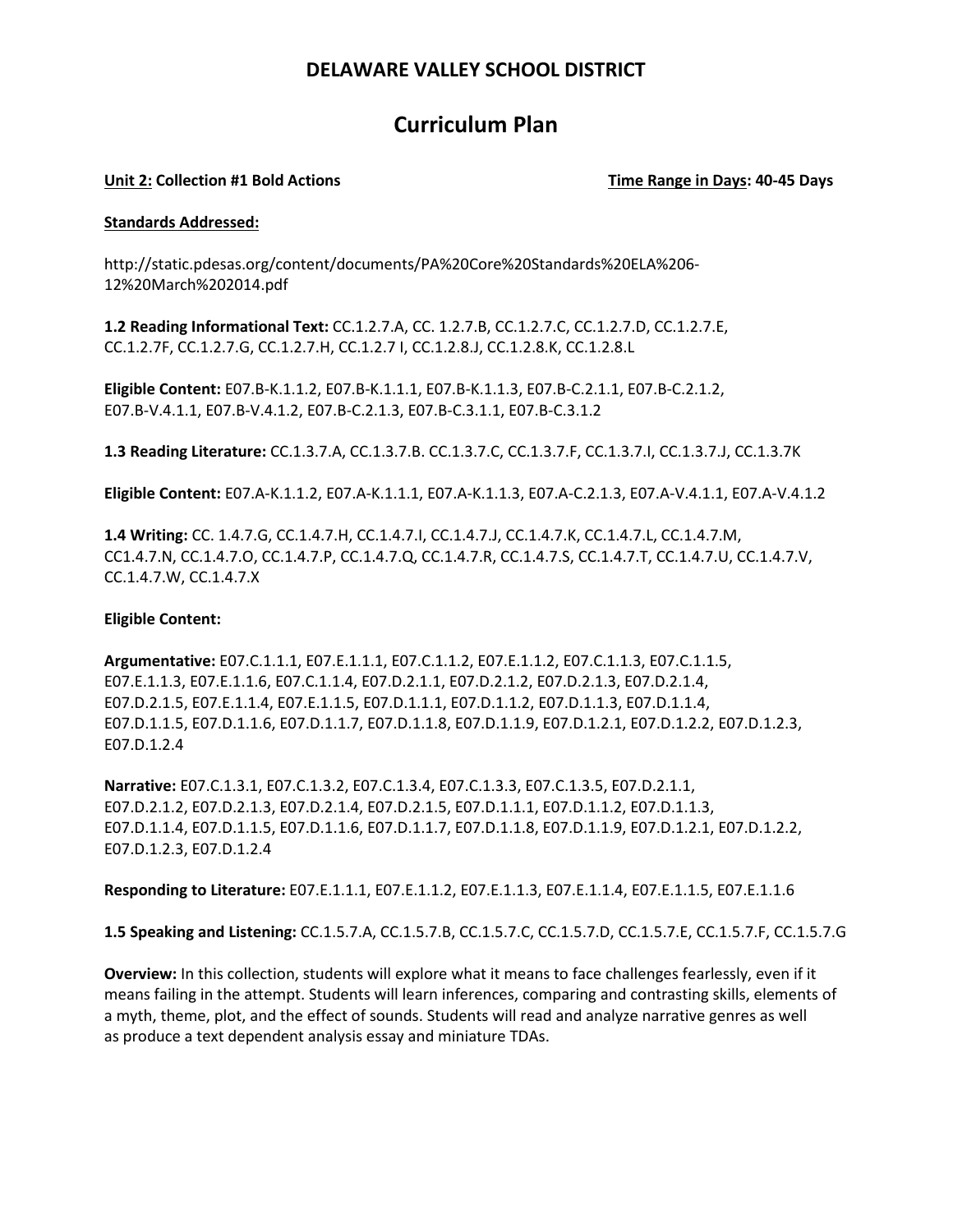### **Goals:**

Students will:

- Identify, analyze, and make inferences about the elements of plot in a short story.
- Analyze the elements of a myth and to determine two or more themes.
- Analyze how the use of repetitions of sounds emphasize ideas and meaning in a poem.
- Produce clear and coherent writing.
- Develop and strengthen writing.
- Write routinely.
- Engage in collaborative discussions.
- Gain strategies in order to determine key vocabulary words.
- Identify and use Phrases and Clauses, Types of Sentences (Simple, Compound, Complex, and Compound-Complex), Run-ons and Fragments, and Misplaced/Dangling Modifiers.
- Write a text dependent analysis essay.
- Write mini TDA/TEA paragraph writing assignments.

### **Objectives: (with DOK levels)**

Students will:

- Cite textual evidence. (DOK 3)
- Analyze how elements of a story interact. (DOK 1 and 4)
- Determine central ideas and details. (DOK 2)
- Trace and evaluate an argument. (DOK 3 and 4)
- Analyze interactions between individuals, events, and ideas. (DOK 1 and 4)
- Analyze the structure an author uses to organize a text. (DOK 1, 2, and 4)
- Determine an author's point of view or purpose. (DOK 3)
- Determine a theme and analyze its development. (DOK 1, 2, and 4)
- Analyze the use of alliteration to emphasize ideas and meaning in a poem. (DOK 1, 3, and 4)
- Analyze how a poem's form contributes to its meaning. (DOK 1, 2, and 4)
- Determine meanings of words and phrases as they are used in the text. (DOK 2)
- Use context as a clue to the meaning of a word or phrase. (DOK 2)
- Use context clues to ascertain word meaning. (DOK 3)
- Create written works, including written analysis/TDA writing assignments and mini TDA/TEA paragraph writing assignments. (DOK 4)
- Practice identifying and using Phrases and Clauses, Types of Sentences (Simple, Compound, Complex, and Compound-Complex), Run-ons and Fragments, and Misplaced/Dangling Modifiers. (DOK 1, 2, and 4)

### **Core Activities and Corresponding Instructional Methods:**

1. Essay Analysis: "Finding Your Everest" by Robert Medina

- a. Students will continue to explore the reading strategy of text annotation/talking to the text (T2T). Through T2T / text annotation, students will learn to locate main ideas, make inferences, chunk the text, make predictions, restate/paraphrase and summarize, make connections (historical, personal, etc.), utilize context clues and word analysis (roots, prefixes, and suffixes) to determine the meaning of unknown words.
	- i. Step 1 Model text annotation/T2T as needed, gradually shifting to student modeling "Finding Your Everest" by Robert Medina to teach text annotating skills.
	- ii. Step 2 ‐ Students will explore the close reading notes and questions throughout the story as a basis for discussion and assessment.
- b. Discuss the way in which the author uses certain textual elements to advance his/her purpose. After identifying examples of elements, the discussion will focus on the "why" (Why does the author choose the element and/or device?) and "how" (How does the element and/or device advance the author's purpose?).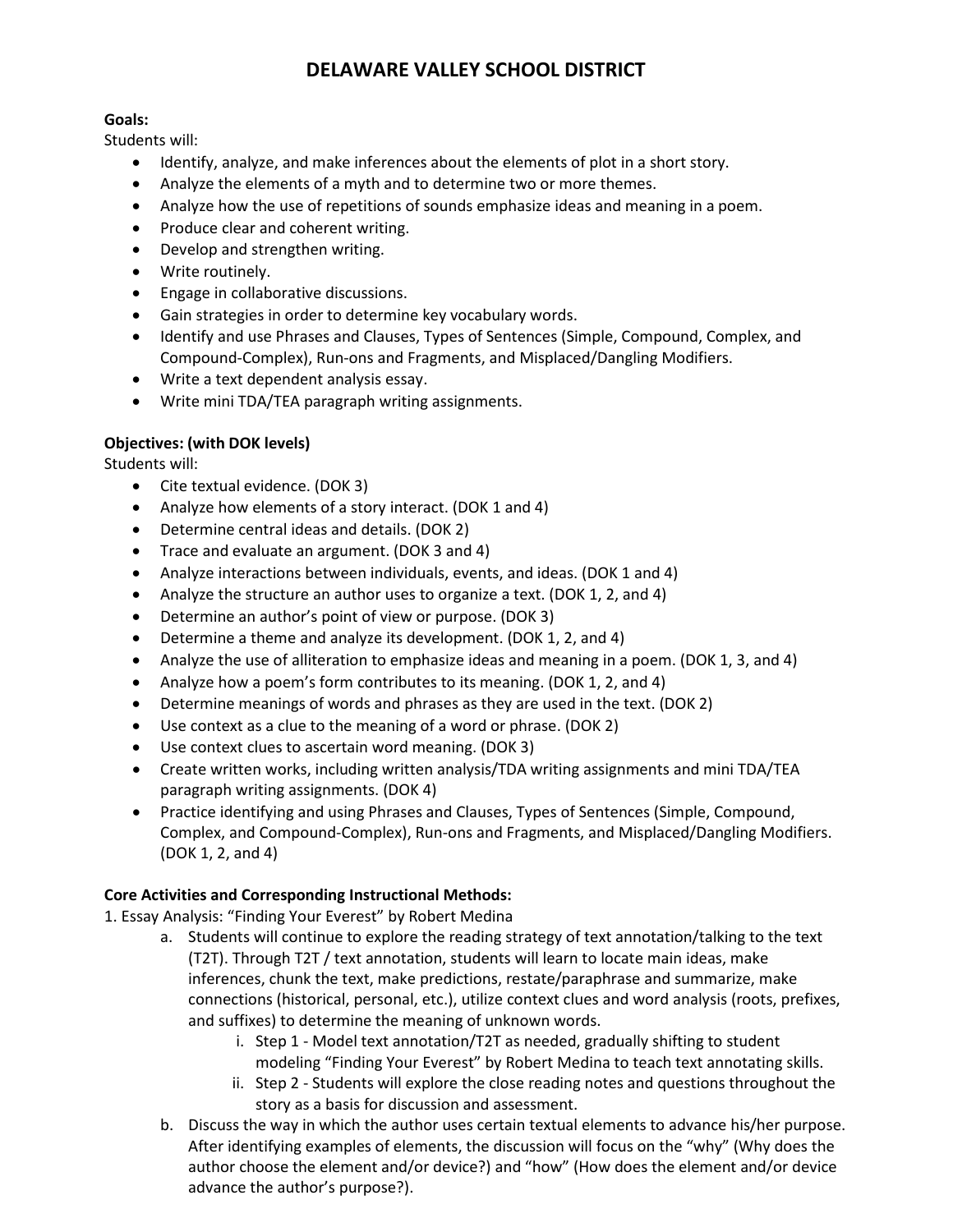- c. Support assumptions with textual evidence.
- d. Make predictions based on the text details.
- e. Make inferences that are not directly stated in a piece of writing.
- f. Presentation of Literary Terms ‐ Examination of literary and textual elements as they relate to nonfiction (structure of an essay; central idea and supporting details; opinion and fact; purpose; claims).
- g. Students will write short response (Mini TDA/TEA Paragraph)

2. Short Story Analysis: Close Reader -- "Big Things Come in Small Packages" by Eleanora E. Tate, Close Reader Text -- "Arachne" by Olivia E. Coolidge, and Anchor Text -- "The Flight of Icarus" by Sally Benson.

- a. Students will be taught the reading strategy of text annotation/talking to the text (T2T). This will become second nature as we proceed through the year. Students will talk to the text for everything we read. Through T2T, students will learn to locate main ideas, make inferences, chunk the text, make predictions, restate/paraphrase and summarize, make connections (historical, personal, etc.), utilize context clues and word analysis (roots, prefixes, and suffixes) to determine the meaning of unknown words.
	- i. Step 1 Model text annotation/T2T as needed, gradually shifting to student modeling "Big Things Come in Small Packages" to teach text annotating skills.
	- ii. Step 2 ‐ Students will explore the analyzing the text questions at the end of "The Flight of Icarus" as a basis for discussion and assessment, or students will explore the close reading notes and questions throughout "Big Things Come in Small Packages" and "Arachne" as a basis for discussion and assessment.
- b. Map out a story using Freytag's Pyramid. Identify key elements of the plot necessary for accurate summarization and story comprehension.
- c. Discuss the way in which the author uses certain literary elements to advance his/her purpose. After identifying examples of elements, the discussion will focus on the "why" (Why does the author choose the element and/or device?) and "how" (How does the element and/or device advance the author's purpose?).
- d. Support assumptions with textual evidence.
- e. Make predictions based on the text details.
- f. Make inferences that are not directly stated in a piece of writing.
- g. Students will be taught the art of text dependent analysis writing and will construct a TDA as well as mini TDAs/TEA paragraphs.
- h. Presentation of Literary Terms and ‐ Examination of literary elements as they relate to fiction (plot: exposition, rising action, climax, falling action, resolution; internal and external conflict; setting; suspense; myth; theme; inferencing).
- 3. Poetry Analysis: "Icarus's Flight" by Stephen Dobyns
	- a. Students will learn to identify poetic elements and literary terminology, making connections to author's purpose and effect. This will go on throughout the year.
	- b. Annotate poetry.
	- c. Focus on theme; form; line; stanza; alliteration; rhythm.
	- d. Students will explore the analyzing the text questions at the end of the story as a basis for discussion and assessment.
- 4. Write a Text Dependent Analysis Essay and miniature TDAs
	- a. Take notes, reread the texts, analyze the texts, outline / pre-write, edit, revise, publish essay, utilize PSSA TDA scoring rubric.
	- b. For each text, either as a separate reinforcement activity or as part of an assessment used to drive instruction, students will work on TDA writing through miniature TDAs.
		- i. Outline / pre-write, edit, revise, publish essay, utilize PSSA TDA scoring rubric.
	- c. TDA Writing modeling, exemplar deconstruction and analysis, and guided practice.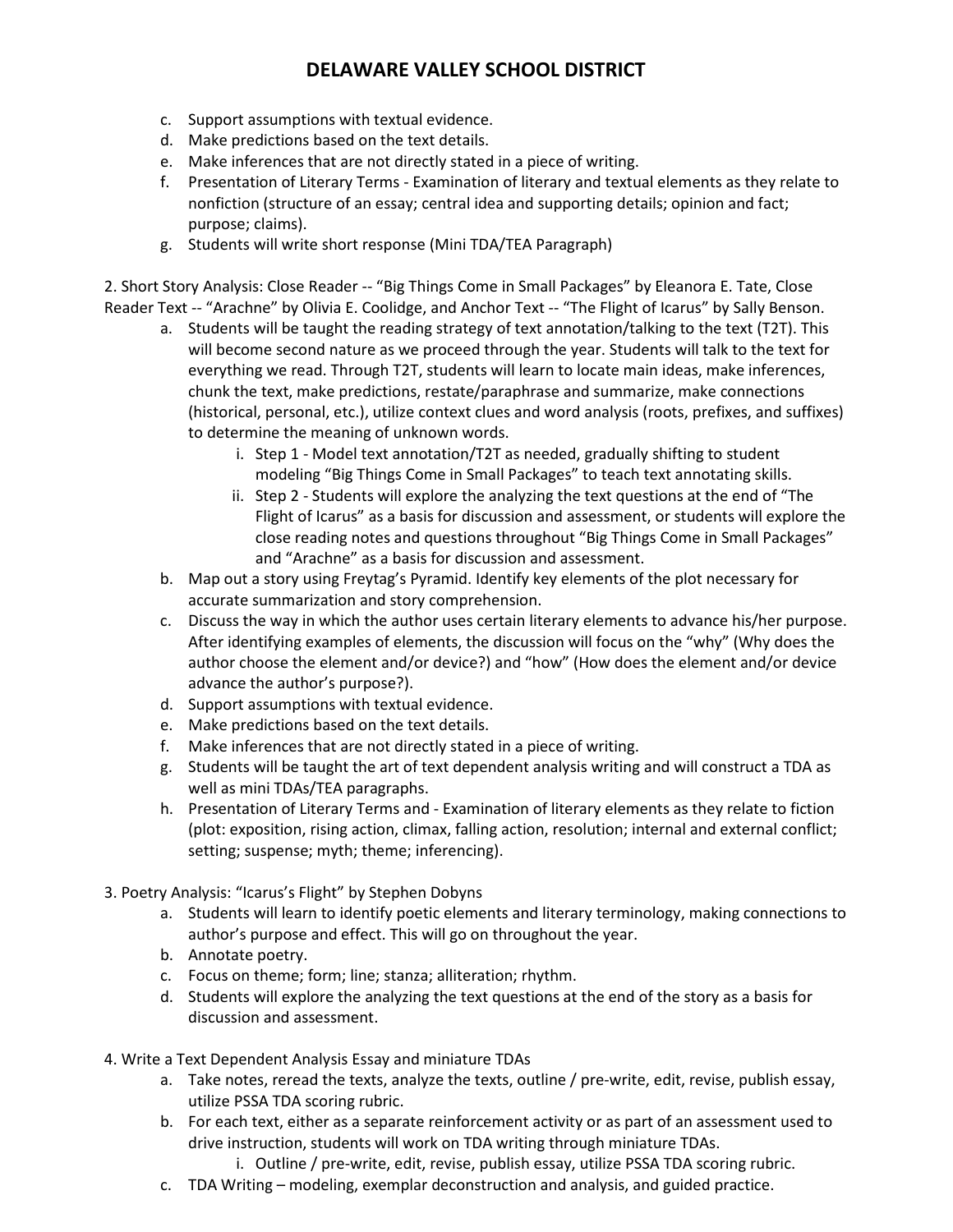- 5. Independent novel reading and collaborative novel analysis: *Tangerine* by Edward Bloor
	- a. Levels of Questioning ‐ Direct instruction and modeling
	- b. Review of plot: exposition, rising action, climax, falling action, resolution; internal and external conflict; setting; suspense; characters; character motivation; point of view: first, third limited, third omniscient; theme; diction; inferencing.
	- c. Administer the assessment for the novel, which will include multiple choice questions and a writing component.
- 6. Vocabulary Activities
	- a. Direct instruction and practice from common teacher created materials based on the following selections in the *Collections* textbook:
		- i. "The Flight of Icarus"/"Arachne"
		- ii. "Icarus's Flight"/"Big Things Come in Small Packages"
	- b. Provide modeling for students to determine and clarify the meaning of unknown and multiple meaning words and phrases based on close reading, context, and content.
	- c. Use content vocabulary in context to illustrate how meaning develops via author's or speaker's diction and tone.
- 7. PSSA Preparation and Review
	- a. Study Island activities ‐ individual and group practice
	- b. PSSA Review Activities ‐ to be determined by data from classroom assessments and district benchmarks.
	- c. PSSA Vocabulary ‐ Direct instruction, discussion, application and review of applicable PSSA vocabulary (utilize PSSA Glossary of Terms)

8. Grammar Review ‐‐ Phrases and Clauses, Types of Sentences (Simple, Compound, Complex, and Compound-Complex), Run-ons and Fragments, and Misplaced/Dangling Modifiers.

### **Assessments:**

### **Diagnostic:**

• PSSA Skills Assessments/Practice Activities ‐ use of Study Island.

### **Formative:**

- Benchmarks will be administered throughout the year according to the district and department plan. This may include CDT and/or the previous year's PSSA. STAR may be used in addition as part of the benchmark process.
- PSSA Review Assessments ‐ including, but not limited to
	- o Common Assessment: PSSA Vocabulary Assessment(s)
	- o Common Assessment: Practice PSSA Activities (Study Island)
	- o Additional Differentiated PSSA Practice to address individual needs
- Common Assessment: "The Flight of Icarus" Selection Test
- Common Assessment: "Finding Your Everest" Mini‐TDA/TEA Paragraph
- Common Assessment: "Big Things Come in Small Packages" Mini‐TDA/TEA Paragraph
- Common Assessment: "Arachne" Mini‐TDA/TEA Paragraph
- Common Assessment: Vocabulary Activities teacher created vocabulary materials based on selections in the *Collections* textbook.
- Common Assessment: Two Vocabulary Quizzes from MP2 selections:
	- o "The Flight of Icarus"/"Arachne"
	- o "Icarus's Flight"/"Big Things Come in Small Packages"
- Grammar Assessments (i.e. quizzes, graded exercises, graded activities) to be placed in the 5% category for each skill taught.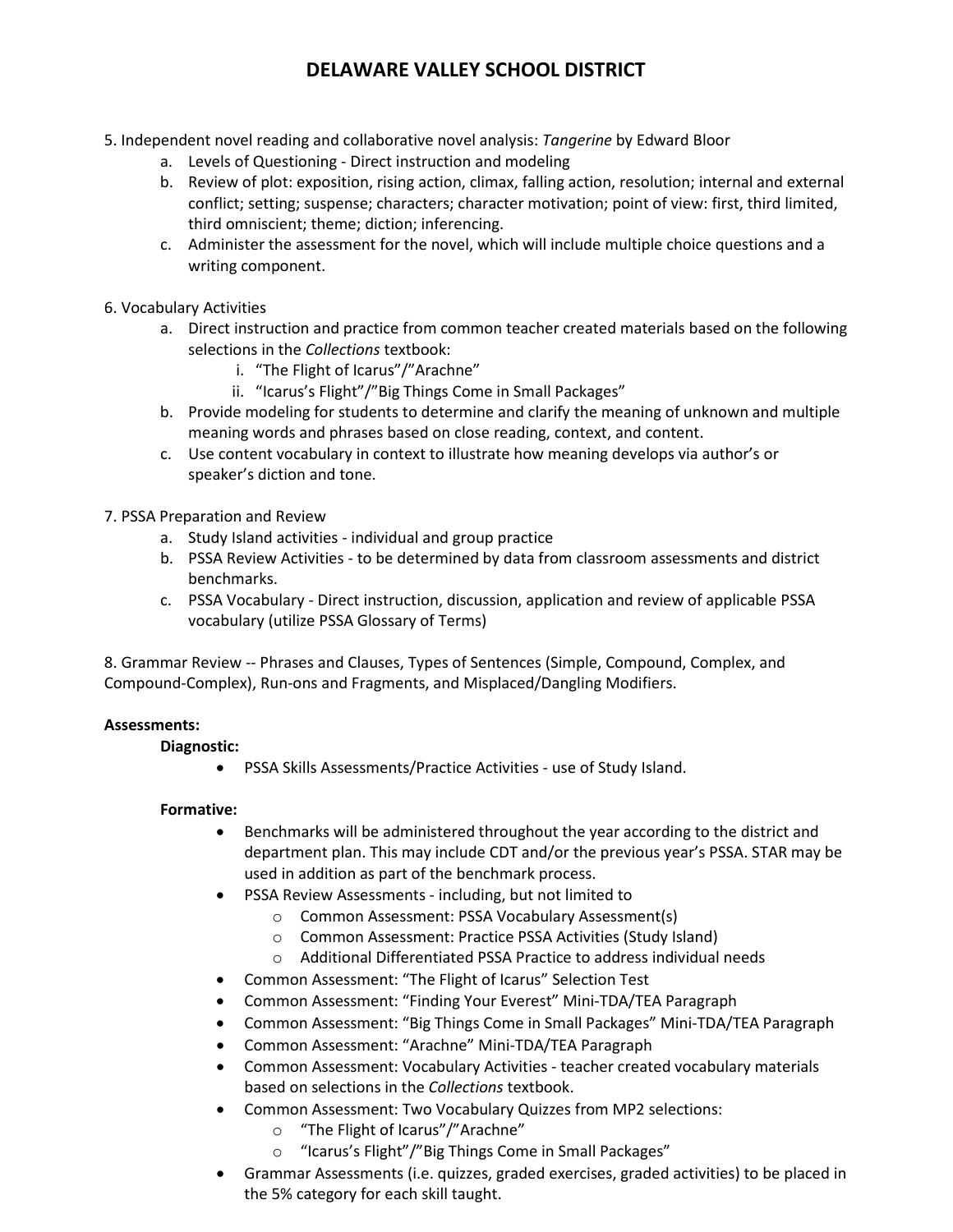• Additional Formative Assessments as determined by student need in an effort to attain mastery (to be discussed by the PLC team)

### **Summative:**

- Common Assessment: Midway Grammar Test
- Common Assessment: End of Marking Period Grammar Test
- Common Assessment: Midway Collection/Cold Read Test
- Common Assessment: *Tangerine* Novel Assessment (The test will be split into two parts.)
- Common Assessment: "Arachne" Full TDA (Will be an extension on the mini-TDA/TEA paragraph prompt.)

### **Extensions:**

- Additional text dependent analysis essays of greater complexity
- Additional text analysis from close reader
- Additional, more challenging grammar activities
- Additional, more challenging vocabulary activities
- Additional, more challenging novels

#### **Correctives:**

- Teacher/student conferencing to improve writing skills
- Study Island additional practice
- Additional opportunities for revision and practice with more simplistic assignments and more accessible literature

### **Materials and Resources:**

- Internet
- *Collections* Textbook
- Teacher created vocabulary materials based on selections in *Collections* book
- *Tangerine* by Edward Bloor
- Study Island
- CDT
- PSSA Adapted Scoring Rubrics
- Video Links from History Channel, A&E, and Channel 1 News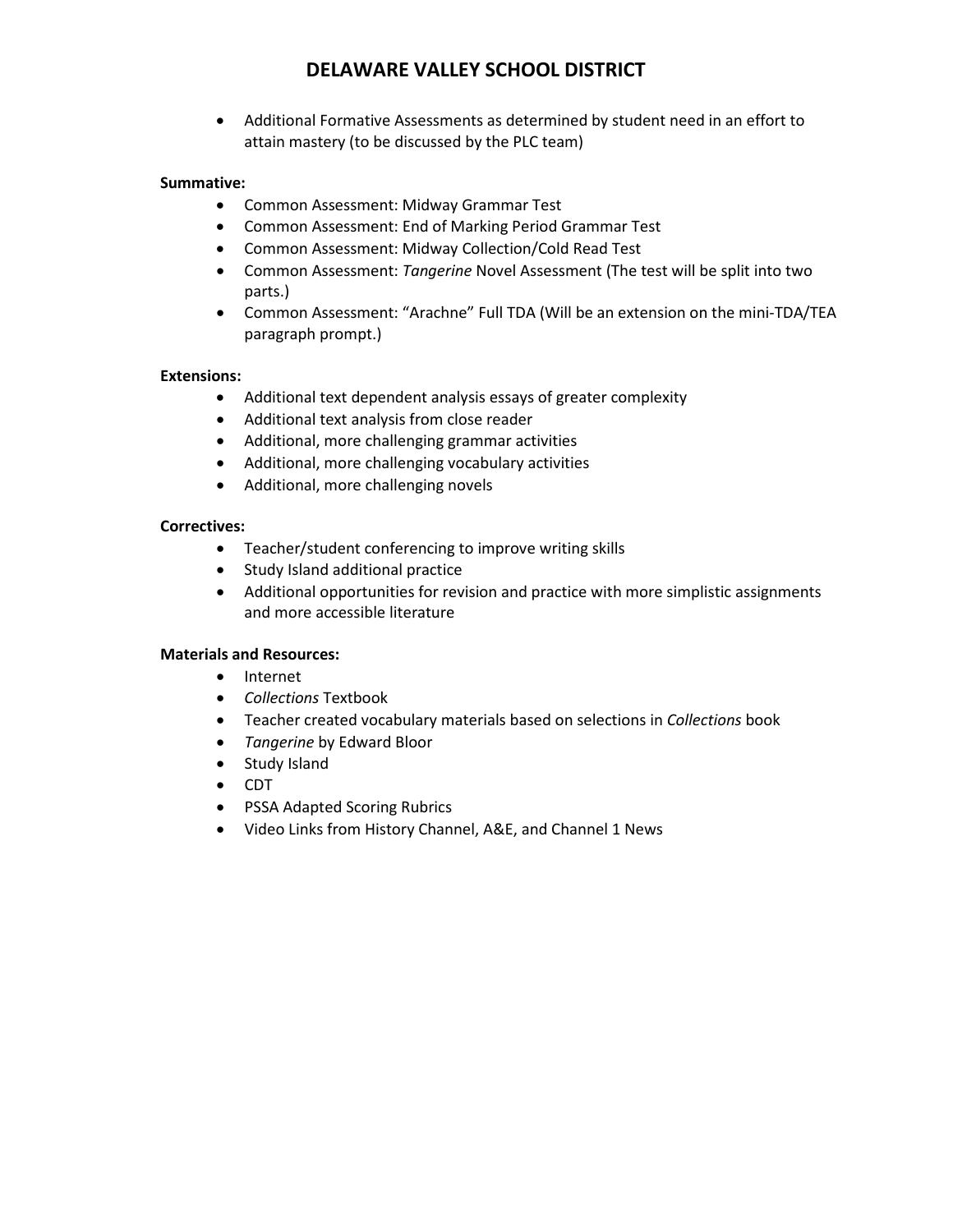## **Curriculum Plan**

#### Unit 3: Collection #3 Nature at Work Time Range in Days: 40-45 Days

#### **Standards Addressed:**

http://static.pdesas.org/content/documents/PA%20Core%20Standards%20ELA%206‐ 12%20March%202014.pdf

**1.2 Reading Informational Text:** CC.1.2.7.A, CC. 1.2.7.B, CC.1.2.7.C, CC.1.2.7.D, CC.1.2.7F, CC.1.2.7.G, CC.1.2.8.J, CC.1.2.8.K, CC.1.2.8.L

**Eligible Content:** E07.B‐K.1.1.2, E07.B‐K.1.1.1, E07.B‐K.1.1.3, E07.B‐C.2.1.1, E07.B‐V.4.1.1, E07.B‐ V.4.1.2, E07.B‐C.2.1.3

**1.3 Reading Literature:** CC.1.3.7.A, CC.1.3.7.B. CC.1.3.7.C, CC1.3.7.D, CC.1.3.7.F, CC.1.3.7.H, CC.1.3.7.I, CC.1.3.7.J, CC.1.3.7K

**Eligible Content:** E07.A‐K.1.1.2, E07.A‐K.1.1.1, E07.A‐K.1.1.3, E07.A‐C.2.1.1, E07.A‐C.2.1.3, E07.A‐ V.4.1.1, E07.A‐V.4.1.2, E07.A‐C.3.1.1

**1.4 Writing:** CC.1.4.7.A, CC.1.4.7.B, CC.1.4.7.C, CC.1.4.7.D, CC.1.4.7.E, CC.1.4.7.F, CC. 1.4.7.G, CC.1.4.7.H, CC.1.4.7.I, CC.1.4.7.J, CC.1.4.7.K, CC.1.4.7.L, CC.1.4.7.S, CC.1.4.7.T, CC.1.4.7.U, CC.1.4.7.V, CC.1.4.7.W, CC.1.4.7.X

### **Eligible Content:**

**Argumentative:** E07.C.1.1.1, E07.E.1.1.1, E07.C.1.1.2, E07.E.1.1.2, E07.C.1.1.3, E07.C.1.1.5, E07.E.1.1.3, E07.E.1.1.6, E07.C.1.1.4, E07.D.2.1.1, E07.D.2.1.2, E07.D.2.1.3, E07.D.2.1.4, E07.D.2.1.5, E07.E.1.1.4, E07.E.1.1.5, E07.D.1.1.1, E07.D.1.1.2, E07.D.1.1.3, E07.D.1.1.4, E07.D.1.1.5, E07.D.1.1.6, E07.D.1.1.7, E07.D.1.1.8, E07.D.1.1.9, E07.D.1.2.1, E07.D.1.2.2, E07.D.1.2.3, E07.D.1.2.4

**Responding to Literature:** E07.E.1.1.1, E07.E.1.1.2, E07.E.1.1.3, E07.E.1.1.4, E07.E.1.1.5, E07.E.1.1.6

**1.5 Speaking and Listening:** CC.1.5.7.A, CC.1.5.7.B, CC.1.5.7.C, CC.1.5.7.D, CC.1.5.7.E. CC.1.5.7.F, CC.1.5.7.G

**Overview:** In this collection, students will explore the beauty, power, and mystery of nature. Students will learn features of a memoir, elements of an expository essay, author's style, theme, word choice, figurative language and its effects, and structure and its effects. Students will read and analyze a variety of genres as well as produce a text dependent analysis essay and mini TDAs/TEA paragraphs. Students will also prepare for the PSSA exams through a multitude of mini lessons designated by the teacher.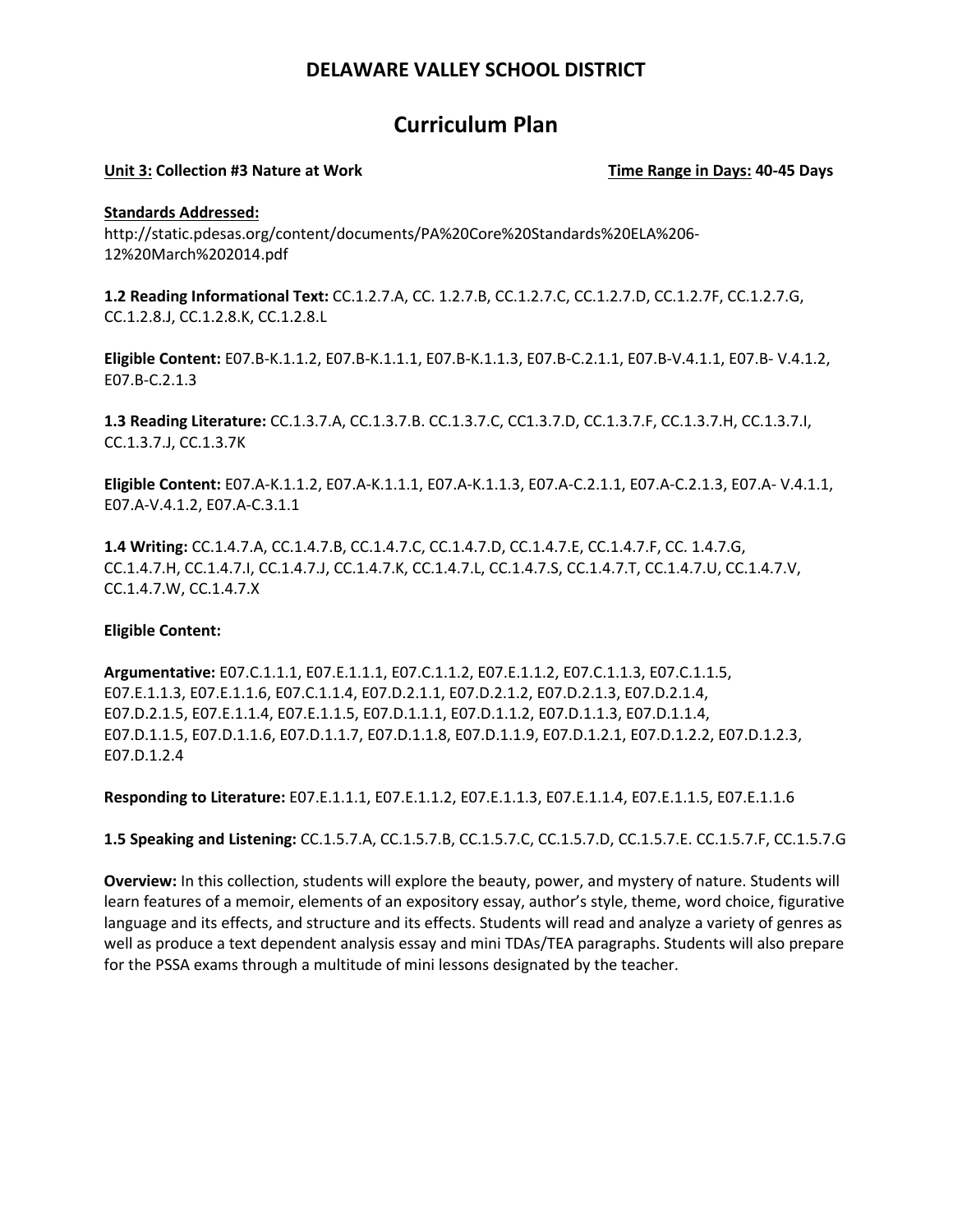### **Goals:**

Students will:

- Identify features of a memoir.
- Analyze the author's style and purpose.
- Determine the theme of a short story.
- Analyze word choice and style.
- Analyze elements of an expository essay and its structure.
- Analyze poetic form and how poets use figurative language to express feelings and ideas.
- Produce clear and coherent writing.
- Develop and strengthen writing.
- Write routinely.
- Engage in collaborative discussions.
- Identify and use commas, parentheses, dashes, and frequently confused words.
- Create written works, including a text dependent analysis essay, mini TDA/TEA paragraph writing assignments, and other styles of writing.

### **Objectives: (with DOK levels)**

Students will:

- Cite textual evidence. (DOK 3)
- Make inferences. (DOK 2)
- Analyze the interactions between individuals, events and ideas. (DOK 1 and 4)
- Draw evidence from informational texts to support analysis. (DOK 3)
- Interpret figures of speech in context and figurative language. (DOK 1 and 2)
- Determine and analyze the theme. (DOK 1 and 4)
- Analyze how elements of a story interact. (DOK 1 and 4)
- Analyze points of view. (DOK 1, 3, and 4)
- Analyze elements of an informational text. (DOK 1 and 2)
- Determine central ideas; provide an objective summary. (DOK 1 and 2)
- Analyze the structure an author uses to organize a text. (DOK 1, 2 and 4)
- Determine an author's purpose. (DOK 2)
- Analyze how a poem's form contributes to its meaning. (DOK 1 and 4)
- Analyze points of view of narrators in a text. (DOK 1 and 4)
- Determine meanings of words and phrases as they are used in the text. (DOK 2)
- Use context as a clue to the meaning of a word or phrase. (DOK 2)
- Use context clues to ascertain word meaning. (DOK 3)
- Choose language that expresses ideas precisely and concisely. (DOK 4)
- Write an analysis and mini TDA/TEA paragraph writing assignments. (DOK 4)
- Practice identifying and using commas, parentheses, dashes, and frequently confused words. (DOK 1, 2 and 4)

### **Core Activities and Corresponding Instructional Methods:**

1. Memoir Text Analysis: Close Reader Text - "Polar Dream" by Helen Thayer and Anchor Text – "Mississippi Solo" by Eddy Harris

- a. Students will demonstrate their understanding of text annotation/talking to the text (T2T).
- b. Through T2T / text annotation, students will learn to locate main ideas, make inferences, chunk the text, make predictions, restate/paraphrase and summarize, make connections (historical, personal, etc.), utilize context clues and word analysis (roots, prefixes, and suffixes) to determine the meaning of unknown words.
- c. Discuss the way in which the author uses certain textual elements to advance his/her purpose. After identifying examples of elements, the discussion will focus on the "why" (Why does the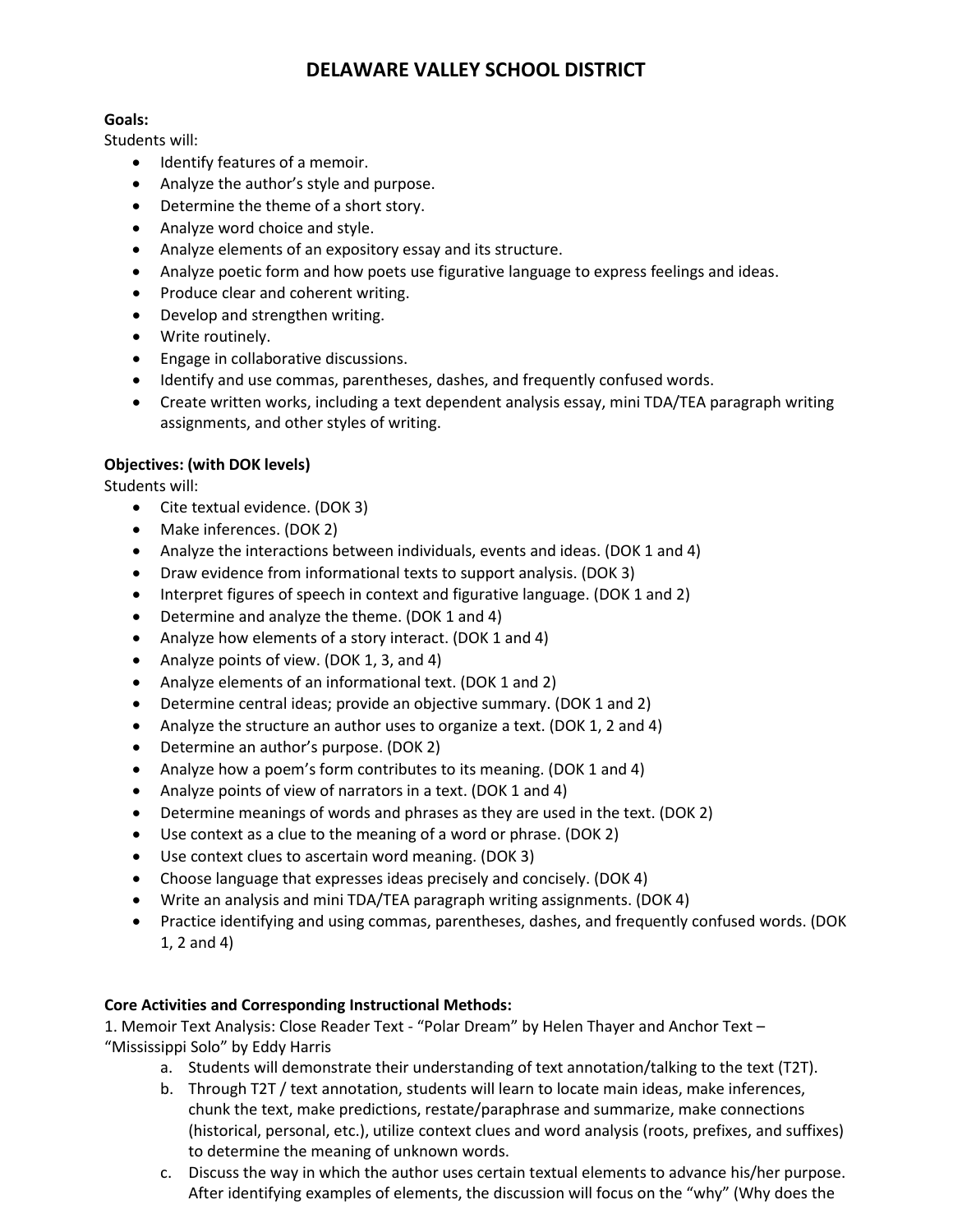author choose the element and/or device?) and "how" (How does the element and/or device advance the author's purpose?).

- d. Support assumptions with textual evidence.
- e. Make predictions based on the text details.
- f. Make inferences that are not directly stated in a piece of writing.
- g. Presentation of Literary Terms ‐ Examination of literary and textual elements as they relate to nonfiction (memoir; style; figurative language – personification, simile and metaphor; expository essay; quotations; text features‐ headings, graphics, and captions; cause and effect; chronological order; compare and contrast; central idea and details).
- h. Students will be taught the art of text dependent analysis writing and will construct a TDA as well as mini TDAs/TEA paragraphs.
	- i. Students will write a Full-TDA on "Polar Dream" as a basis for discussion and assessment. (Note: The full common TDA based on "Polar Dream" will be utilized for benchmarking and teaching purposes. Students will produce this TDA without teacher assistance and teachers will use the data from this TDA to determine student strengths and weaknesses and develop a plan. Once the initial TDA is written, teachers will use it as a teaching tool, and students will rewrite this TDA for a grade.)
- 2. Nonfiction Text Analysis: Close Reader Text "The Hidden Southwest: The Arch Hunters" by Douglas Fox
	- a. Students will demonstrate their understanding of text annotation/talking to the text (T2T). Through T2T / text annotation, students will learn to locate main ideas, make inferences, chunk the text, make predictions, use imagery, restate/paraphrase and summarize, make connections (historical, personal, etc.) utilize context clues and word analysis (roots, prefixes, and suffixes) to determine the meaning of unknown words.
	- b. Students will be taught the art of text dependent analysis writing and will construct a TDA as well as mini TDAs/TEA paragraphs.

3. Informational Analysis: "Parents of Rescued Teenage Sailor Abby Sunderland Accused of Risking Her Life" by Paul Harris and "Ship of Fools" by Joanna Wales

- c. Students will continue to explore the reading strategy of text annotation/talking to the text (T2T). Through T2T / text annotation, students will learn to locate main ideas, make inferences, chunk the text, make predictions, restate/paraphrase and summarize, make connections (historical, personal, etc.), utilize context clues and word analysis (roots, prefixes, and suffixes) to determine the meaning of unknown words.
	- i. Step 1 Model text annotation/T2T as needed, gradually shifting to student modeling "Parents of Rescued Teenage Sailor Abby Sunderland Accused of Risking Her Life" to teach text annotating skills.
	- ii. Step 2 ‐ Students will explore the analyzing the text questions at the end of the story as a basis for discussion and assessment.
- d. Discuss the way in which the author uses certain textual elements to advance his/her purpose. After identifying examples of elements, the discussion will focus on the "why" (Why does the author choose the element and/or device?) and "how" (How does the element and/or device advance the author's purpose?).
- e. Support assumptions with textual evidence.
- f. Make predictions based on the text details.
- g. Make inferences that are not directly stated in a piece of writing.
- h. Presentation of Literary Terms ‐ Examination of literary and textual elements as they relate to nonfiction (structure of a news article; central idea and supporting details; opinion and fact; purpose; claims).
- i. Media Analysis: "Was Abby Too Young to Sail?" by CBS News
- 4. Write a Text Dependent Analysis Essay (Mini TDA/TEA Paragraph)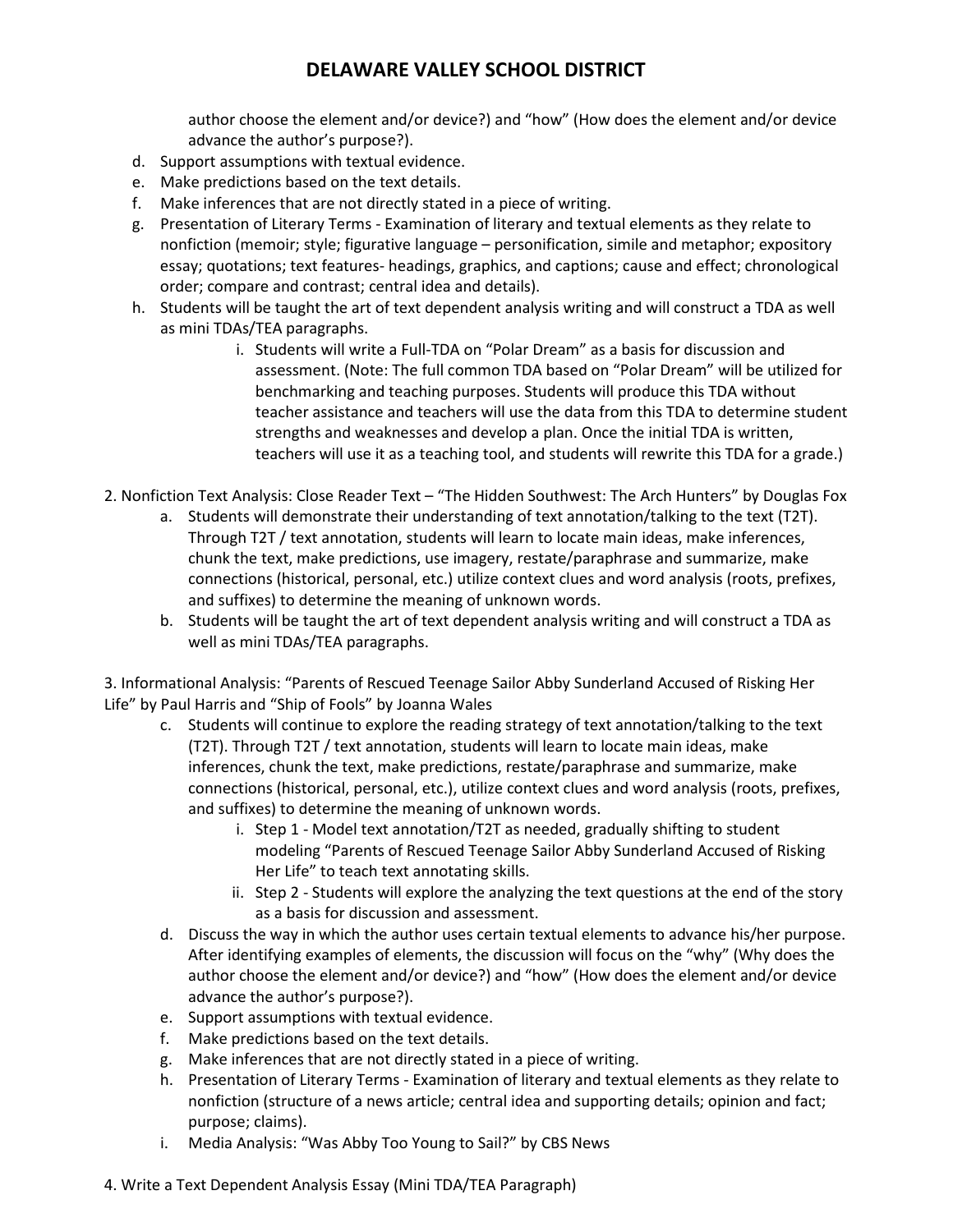- a. For each text, either as a separate reinforcement activity or as part of an assessment used to drive instruction, students will work on TDA writing through miniature TDAs.
	- i. Outline / pre-write, edit, revise, publish essay, utilize PSSA TDA scoring rubric
- b. TDA Writing modeling, exemplar deconstruction and analysis, and guided practice.
- 5. Independent novel reading and collaborative novel analysis: *The Outsiders* by S.E. Hinton
	- a. Levels of Questioning ‐ Direct instruction and modeling
	- b. Review of plot: exposition, rising action, climax, falling action, resolution; internal and external conflict; setting; suspense; point of view: first, third limited, third omniscient; theme; diction; inferencing.
	- c. The novel activities will span marking periods three and four ‐ writing component will occur in marking period four.
- 6. Vocabulary Activities
	- a. Direct instruction and practice from common teacher created materials based on the following selections:
		- i. "Polar Dream"/"Mississippi Solo"
		- ii. *The Outsiders* Part One
	- b. Provide modeling for students to determine and clarify the meaning of unknown and multiple meaning words and phrases based on close reading, context, and content.
	- c. Use content vocabulary in context to illustrate how meaning develops via author's or speaker's diction and tone.
- 7. PSSA Preparation and Review
	- a. Study Island activities ‐ individual and group practice
	- b. PSSA Review Activities ‐ to be determined by data from classroom assessments and district benchmarks
	- c. PSSA Vocabulary ‐ Direct instruction, discussion, application and review of applicable PSSA vocabulary (utilize PSSA Glossary of Terms)

8. Grammar Review -- commas, parentheses, dashes, and frequently confused words, and pronounantecedent agreement

### **Assessments:**

### **Diagnostic:**

• PSSA Skills Assessments/Practice Activities ‐ use of Study Island.

### **Formative:**

- Benchmarks including CDT, TDA, and essay writing will be administered according to district and department plan.
	- o "Polar Dream" Close Reader Prompt (Full TDA) Benchmark TDA
- PSSA Review Assessments ‐ including, but not limited to
	- o Common Assessment: PSSA Vocabulary Assessment(s)
	- o Common Assessment: Practice PSSA Activities (Study Island)
	- o Additional Differentiated PSSA Practice to address individual needs
- Common Assessment: "Mississippi Solo" Selection Test
- Common Assessment: Mini TDA/TEA Paragraph: "The Hidden Southwest: The Arch Hunters"
- Common Assessment: "The Song of the Wandering Aengus" Selection Test
- Common Assessment: Vocabulary Activities teacher created vocabulary materials based on selections in the *Collections* textbook.
- Common Assessment: Two Vocabulary Quizzes from MP 3 selections: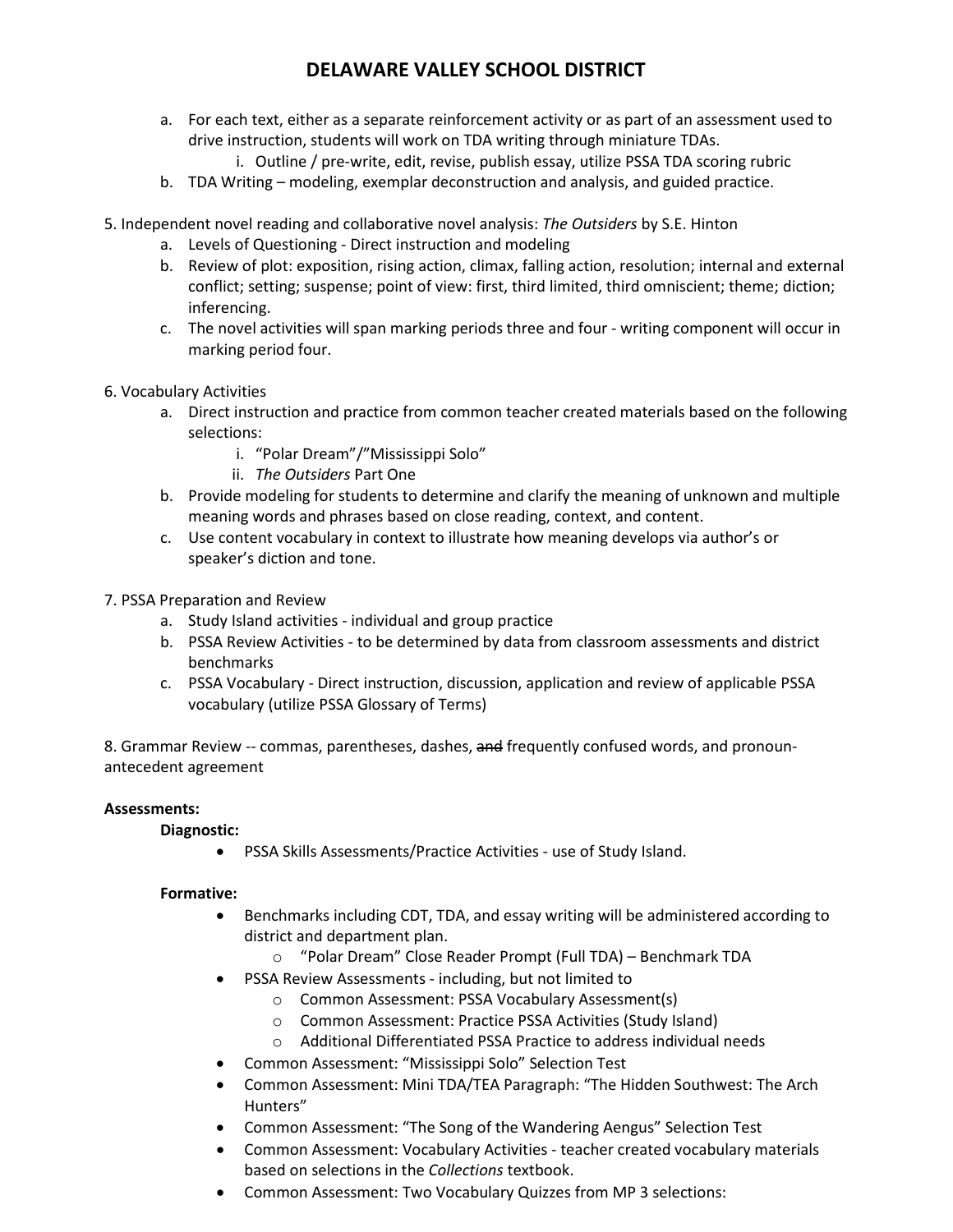- o "Polar Dream"/"Mississippi Solo"
- o *The Outsiders* Part One
- Grammar Assessments (i.e. quizzes, graded exercises, graded activities) to be placed in the 5% category for each skill taught.
- Additional Formative Assessments as determined by student need in an effort to attain mastery (to be discussed by the PLC team)

### **Summative:**

- Common Assessment: "Polar Dream" (Full TDA) Revision of benchmark for a grade
- Common Assessment: "The Hidden Southwest: The Arch Hunters" (Mini TDA/TEA Paragraph)
- Common Assessment: Midway Grammar Test
- Common Assessment: End of Marking Period Grammar Test
- Common Assessment: Midway Collection/Cold Read Test

### **Extensions:**

- Additional, more challenging text dependent analysis essays
- Additional text analysis from close reader
- Additional, more challenging grammar activities
- Additional, more challenging vocabulary activities
- Additional, more challenging novels

### **Correctives:**

- Teacher/student conferencing to improve writing skills
- Study Island additional practice
- Additional opportunities for revision and practice with more simplistic assignments and more accessible literature

### **Materials and Resources:**

- Internet
- *Collections* Textbook
- Teacher created vocabulary materials based on selections in *Collections*
- *The Outsiders* by S.E. Hinton
- Study Island
- CDT
- PSSA Adapted Scoring Rubrics
- Video Links from History Channel, A&E, and Channel 1 New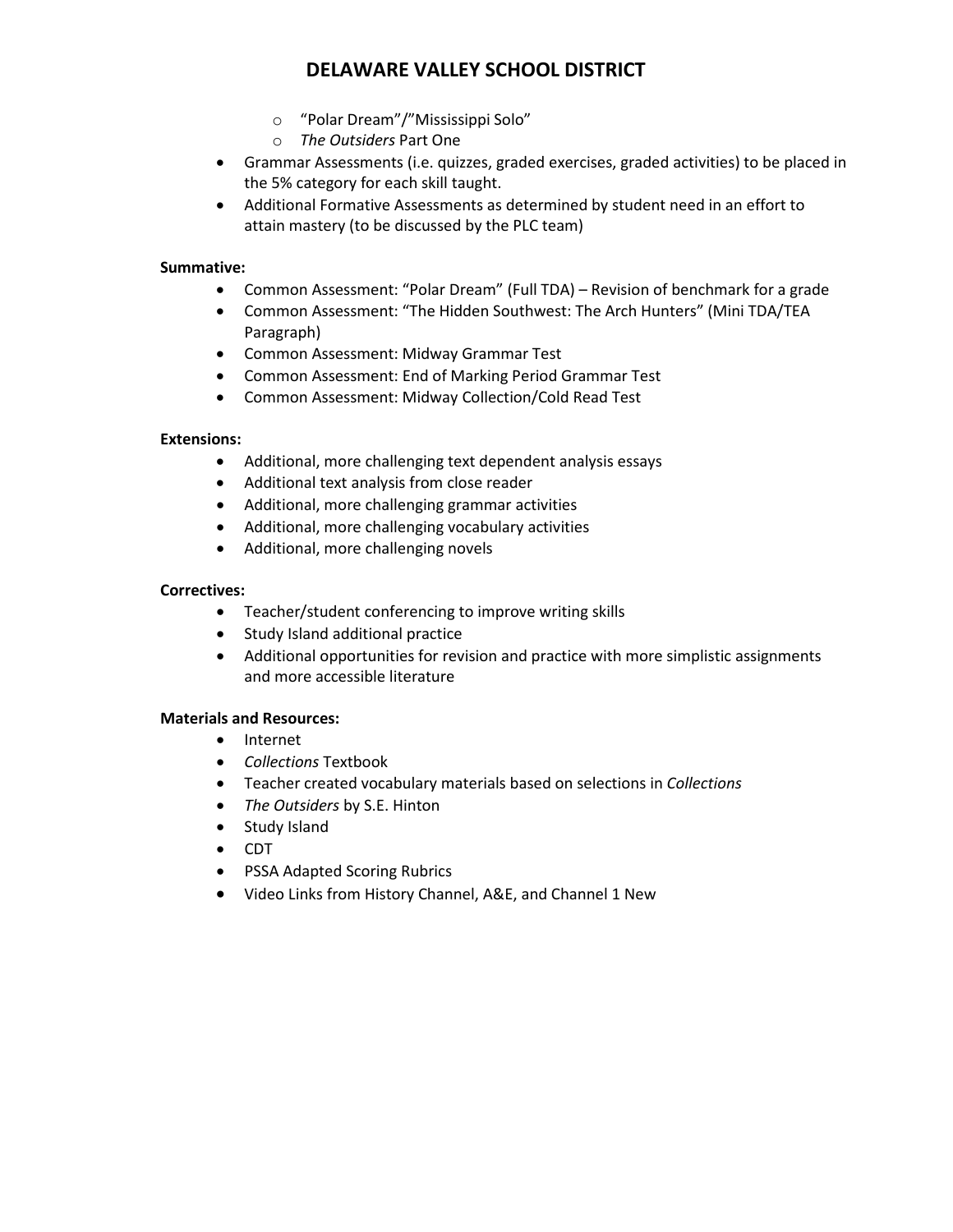## **Curriculum Plan**

#### **Unit 4: Collection #2 Perception and Reality Time Range in Days: 40‐45 Days**

#### **Standards Addressed:**

http://static.pdesas.org/content/documents/PA%20Core%20Standards%20ELA%206‐ 12%20March%202014.pdf

**1.2 Reading Informational Text:** CC.1.2.7.A, CC. 1.2.7.B, CC.1.2.7.C, CC.1.2.7.D, CC.1.2.7.E, CC.1.2.7F, CC.1.2.8.J, CC.1.2.8.K, CC.1.2.8.L

**Eligible Content**: E07.B‐K.1.1.2, E07.B‐K.1.1.1, E07.B‐K.1.1.3, E07.B‐C.2.1.1, E07.B‐C.2.1.2, E07.B‐ V.4.1.1, E07.B‐V.4.1.2, E07.B‐C.2.1.3

**1.3 Reading Literature:** CC.1.3.7.A, CC.1.3.7.B. CC.1.3.7.C, CC.1.3.7.D, CC1.3.7.E, CC.1.3.7.F, CC.1.3.7.I, CC.1.3.7.J, CC.1.3.7K

**Eligible Content:** E07.A‐K.1.1.2, E07.A‐K.1.1.1, E07.A‐K.1.1.3, E07.A‐C.2.1.1, E07.A‐C.2.1.2, E07.A‐ C.2.1.3, E07.A‐V.4.1.1, E07.A‐V.4.1.2

**1.4 Writing:** CC. 1.4.7.G, CC.1.4.7.H, CC.1.4.7.I, CC.1.4.7.J, CC.1.4.7.K, CC.1.4.7.L, CC.1.4.7.S, CC.1.4.7.T, CC.1.4.7.U, CC.1.4.7.V, CC.1.4.7.W, CC.1.4.7.X

#### **Eligible Content:**

**Argumentative:** E07.C.1.1.1, E07.E.1.1.1, E07.C.1.1.2, E07.E.1.1.2, E07.C.1.1.3, E07.C.1.1.5, E07.E.1.1.3, E07.E.1.1.6, E07.C.1.1.4, E07.D.2.1.1, E07.D.2.1.2, E07.D.2.1.3, E07.D.2.1.4, E07.D.2.1.5, E07.E.1.1.4, E07.E.1.1.5, E07.D.1.1.1, E07.D.1.1.2, E07.D.1.1.3, E07.D.1.1.4, E07.D.1.1.5, E07.D.1.1.6, E07.D.1.1.7, E07.D.1.1.8, E07.D.1.1.9, E07.D.1.2.1, E07.D.1.2.2, E07.D.1.2.3, E07.D.1.2.4

**Responding to Literature:** E07.E.1.1.1, E07.E.1.1.2, E07.E.1.1.3, E07.E.1.1.4, E07.E.1.1.5, E07.E.1.1.6

**1.5 Speaking and Listening:** CC.1.5.7.A, CC.1.5.7.B, CC.1.5.7.C, CC.1.5.7.D, CC.1.5.7.E, CC.1.5.7.F, CC.1.5.7.G

**Overview:** In this collection, students will explore how things in life are not always how people perceive them to be. Students will learn elements of a folktale and elements of a drama. Students will also learn how to summarize, how setting affects elements in a story, and how to make comparisons. Students will read and analyze a variety of genres as well as produce a text dependent analysis essay and mini TDAs/TEA paragraphs.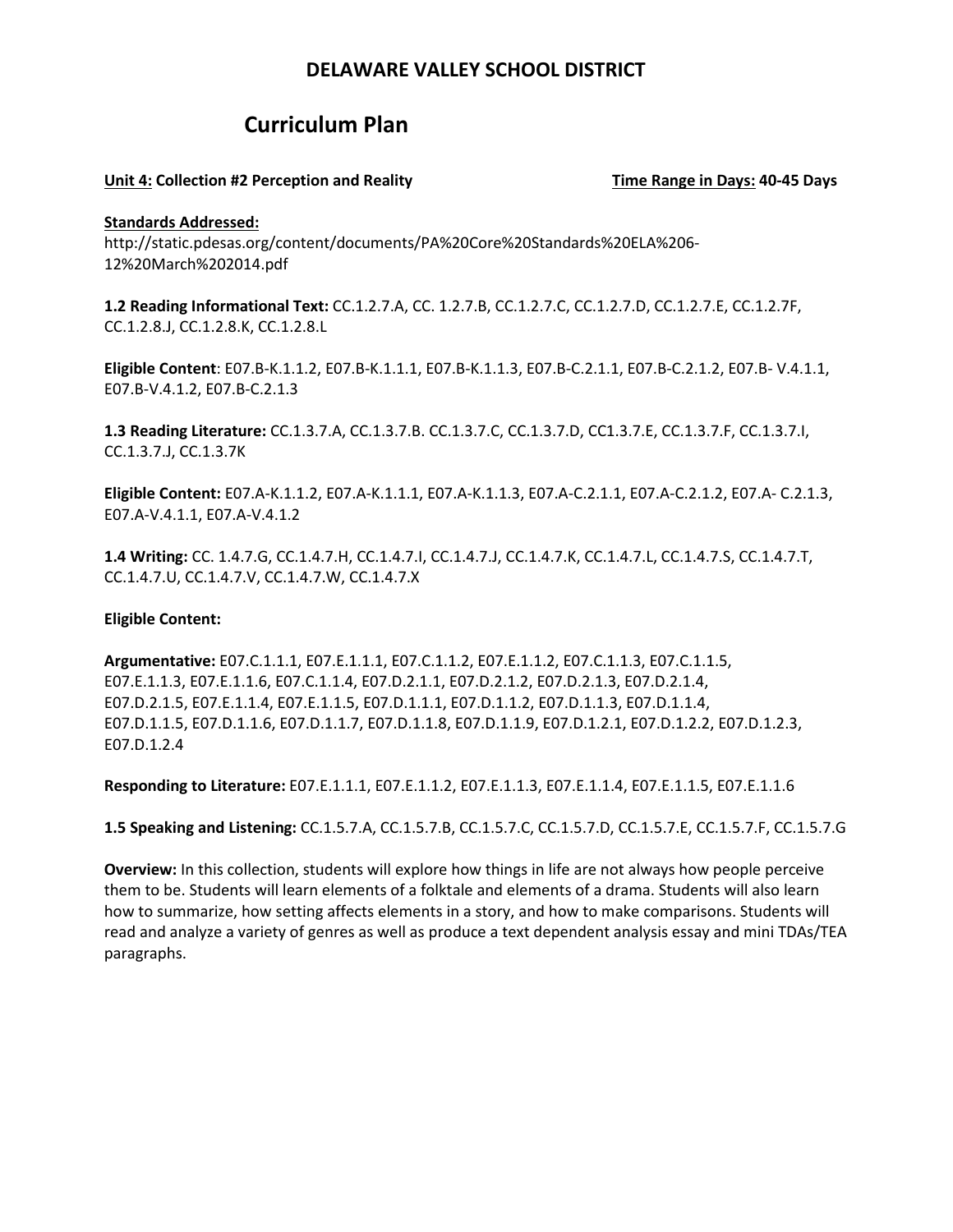### **Goals:**

Students will:

- Identify elements of a folktale and summarize a story.
- Analyze a poem's form as well as the use of figurative language and sound devices, to understand their effects on meaning.
- Identify and summarize central ideas.
- Identify and analyze how setting affects characters' traits, motivations, and actions.
- Analyze the elements of a drama and make comparisons between a script and a performance.
- Produce clear and coherent writing.
- Develop and strengthen writing.
- Write routinely.
- Engage in collaborative discussions.
- Gain strategies in order to determine key vocabulary words.
- Identify and use active and passive voice, apostrophes, predicate nouns and adjectives, and direct and indirect objects.
- Write a text‐dependent analysis essay.
- Write mini TDA/TEA paragraph writing assignments.

### **Objectives: (with DOK levels)**

Students will:

- Cite textual evidence. (DOK 3)
- Determine a theme. (DOK 1 and 2)
- Provide a summary. (DOK 2)
- Identify story elements. (DOK 1)
- Analyze interactions among story elements. (DOK 1 and 4)
- Analyze the impact of rhymes and other repetitions of sounds on a specific verse or stanza of a poem. (DOK 1 and 4)
- Analyze how a poem's form contributes to its meaning. (DOK 1, 2, and 4)
- Determine the central idea of a text. (DOK 1 and 2)
- Provide an objective summary of a text. (DOK 2)
- Analyze the structure of a text and how it contributes to the meaning of the text. (DOK 1 and 4)
- Present claims and findings; use appropriate eye contact, adequate volume, and clear pronunciation. (DOK 4)
- Make inferences. (DOK 2)
- Analyze how a drama's structure contributes to its meaning. (DOK 1 and 4)
- Compare and contrast a drama to its filmed version. (DOK 3)
- Determine meanings of words and phrases as they are used in the text. (DOK 2)
- Use context clues to ascertain word meaning. (DOK 3)
- Use context as a clue to the meaning of a word or phrase. (DOK 2)
- Use the relationship between particular words to understand each of the words. (DOK 3)
- Create written works, including an analysis and mini TDA/TEA paragraph writing assignments. (DOK 4)
- Practice identifying and using active and passive voice, apostrophes, predicate nouns and adjectives, and direct and indirect objects. (DOK 1, 2 and 4)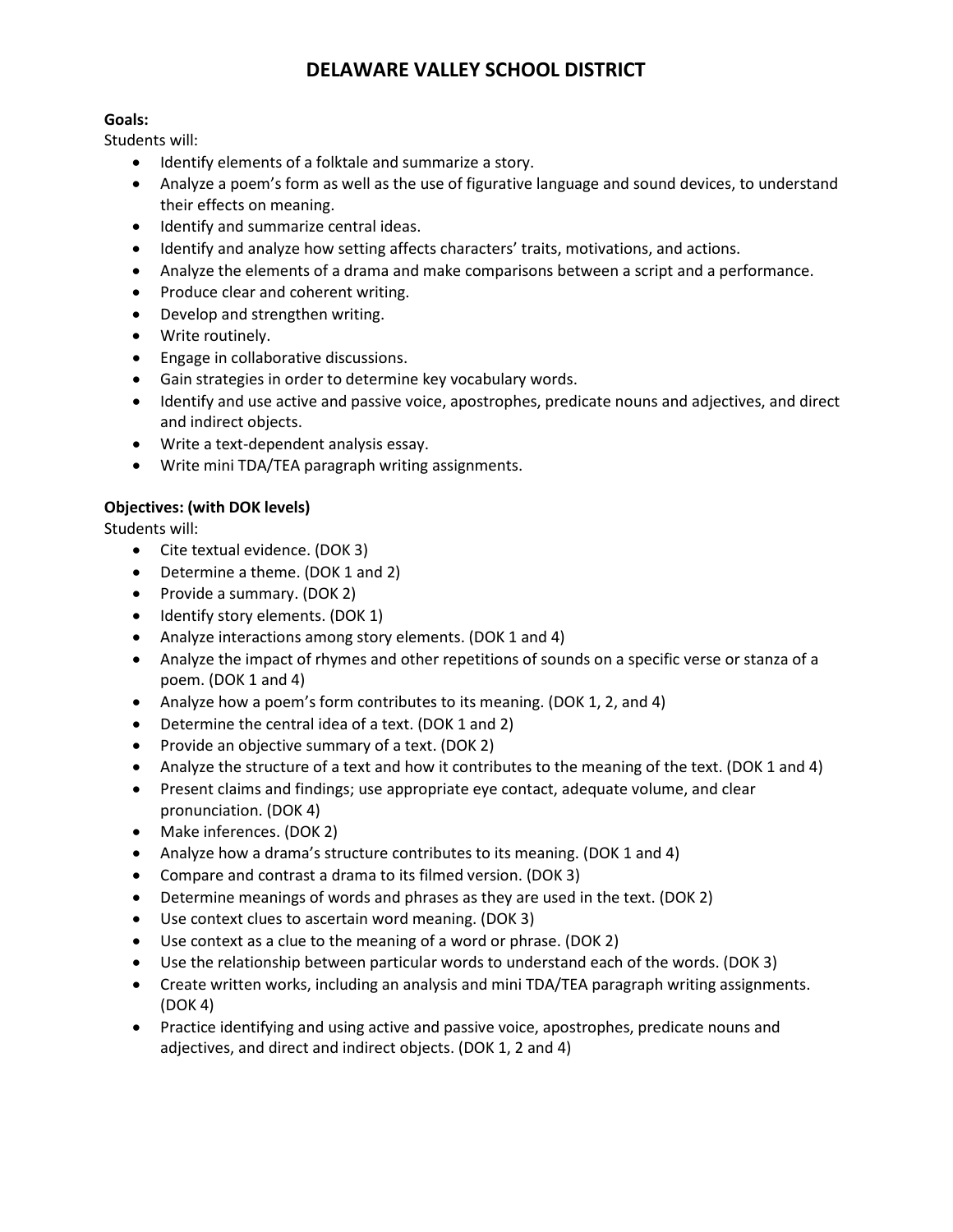### **Core Activities and Corresponding Instructional Methods:**

1. Short Story Analysis: Close Reader -- "Heartbeat" by David Yoo and Anchor Text ‐‐ "The People Could Fly" by Virginia Hamilton

- a. Students will continue to utilize the reading strategy of text annotation/talking to the text (T2T). Students will talk to the text for everything we read. Through T2T, students will learn to locate main ideas, make inferences, chunk the text, make predictions, restate/paraphrase and summarize, make connections (historical, personal, etc.), utilize context clues and word analysis (roots, prefixes, and suffixes) to determine the meaning of unknown words.
	- i. Step 1 Students will model text annotation/T2T with "Heartbeat" and "The People Could Fly" to reinforce text‐annotating skills.
	- ii. Step 2 ‐ Students will explore the analyzing the text questions at the end of the stories as a basis for discussion and assessment.
	- iii. Step 3‐ Students will write a short response (miniature TDA) for "Heartbeat" as a basis for discussion and assessment. (Common Mini‐TDA - located in public file).
- b. Map out a story using Freytag's Pyramid. Identify key elements of the plot necessary for accurate summarization and story comprehension.
- c. Discuss the way in which the author uses certain literary elements to advance his/her purpose. After identifying examples of elements, the discussion will focus on the "why" (Why does the author choose the element and/or device?) and "how" (How does the element and/or device advance the author's purpose?).
- d. Support assumptions with textual evidence.
- e. Students will be taught the art of text dependent analysis writing and will construct a common TDA (in part or as a whole) and mini TDAs/TEA paragraphs.
- f. Make predictions based on the text details.
- g. Make inferences that are not directly stated in a piece of writing.
- h. Presentation of Literary Terms and ‐ Examination of literary elements as they relate to fiction (plot: exposition, rising action, climax, falling action, resolution; folktale; summary; internal and external conflict; setting; characters; character traits; character's motivation, figurative language; dialect; dialogue; symbolism; mood).
- 2. Expository Text Analysis: Close Reader Text ‐‐ "Saving the Lost" by Reynaldo Vasquez
	- a. Students will continue to utilize and explore the reading strategy of text annotation/talking to the text (T2T). Through T2T / text annotation, students will learn to locate main ideas, make inferences, chunk the text, make predictions, restate/paraphrase and summarize, make connections (historical, personal, etc.), utilize context clues and word analysis (roots, prefixes, and suffixes) to determine the meaning of unknown words.
		- i. Step 1- Students will model text annotation/T2T with "Saving the Lost" to reinforce text‐annotating skills.
		- ii. Step 2 Students will write a short response for "Saving the Lost" (miniature TDA) as a basis for discussion and assessment (Common Mini‐TDA - located in public file).
	- b. Discuss the way in which the author uses certain textual elements to advance his/her purpose. After identifying examples of elements, the discussion will focus on the "why" (Why does the author choose the element and/or device?) and "how" (How does the element and/or device advance the author's purpose?).
	- c. Support assumptions with textual evidence.
	- d. Make predictions based on the text details.
	- e. Make inferences that are not directly stated in a piece of writing.
	- f. Students will be taught the art of text dependent analysis writing and will construct a common TDA (in part or as a whole).
	- g. Presentation of Terminology ‐ Examination of literary and textual elements as they relate to nonfiction (central ideas and details; textual evidence; diction; summary).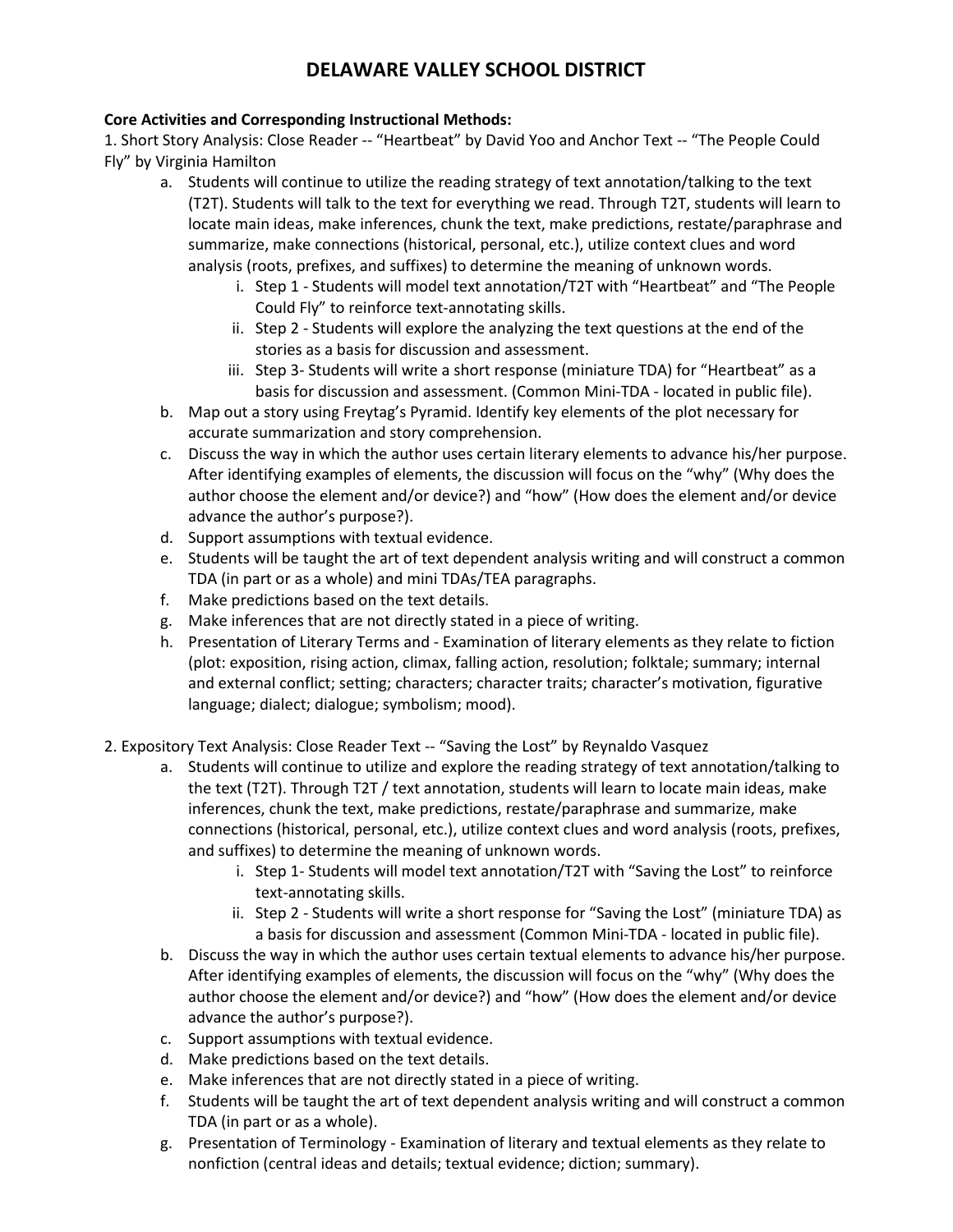- 3. Drama Analysis: "Sorry, Wrong Number" by Lucille Fletcher
	- a. Students will continue to utilize and explore the reading strategy of text annotation/talking to the text (T2T). Students will talk to the text for everything we read. Through T2T, students will learn to locate main ideas, make inferences, chunk the text, make predictions, restate/paraphrase and summarize, make connections (historical, personal, etc.), utilize context clues and word analysis (roots, prefixes, and suffixes) to determine the meaning of unknown words.
		- i. Step 1 Students will model text annotation/T2T with "Sorry, Wrong Number" to reinforce text annotating skills.
		- ii. Step 2 ‐ Students will explore the analyzing the text questions at the end of "Sorry, Wrong Number" as a basis for discussion and assessment.
	- b. Discuss the way in which the author uses certain literary elements to advance his/her purpose. After identifying examples of elements, the discussion will focus on the "why" (Why does the author choose the element and/or device?) and "how" (How does the element and/or device advance the author's purpose?).
	- c. Support assumptions with textual evidence.
	- d. Students will be taught the art of text dependent analysis writing and will construct a common TDA (in part or as a whole).
	- e. Make predictions based on the text details.
	- f. Make inferences that are not directly stated in a piece of writing.
	- g. Presentation of literary terms and examination of literary elements as they relate to drama (drama; script; cast of characters; stage directions; setting; dialogue; irony; plot: exposition, rising action, climax, falling action, resolution; inferencing).
- 4. Poetry Analysis: "The Song of Wandering Aengus" by William Butler Yeats
	- a. Students will learn to identify poetic elements and literary terminology, making connections to author's purpose and effect. This will go on throughout the year.
	- b. Annotate poetry.
	- c. Focus on idiom; diction; rhyme; end rhyme; figurative language; simile and metaphor.
	- d. Students will explore the analyzing the text questions at the end of "The Song of Wandering Aengus" as a basis for discussion and assessment.
- 5. Write a Common Text Dependent Analysis Essay (TDA and Mini TDA/TEA Paragraph Writing)
	- a. For each text, either as a separate activity or as part of an assessment used to drive instruction, students will work on TDA writing through miniature and full TDAs.
		- i. Outline / pre-write, edit, revise, publish essay, utilize PSSA TDA scoring rubric.
	- b. TDA Writing modeling, exemplar deconstruction and analysis, and guided practice.
	- c. Produce a full TDA and mini TDAs/TEA paragraphs.

6. Continuation of Independent novel reading and collaborative novel analysis: *The Outsiders* by S.E. Hinton

- a. Levels of Questioning ‐ Direct instruction and modeling.
- b. Review of plot: exposition, rising action, climax, falling action, resolution; internal and external conflict; setting; suspense; characters; character motivation; point of view: first, third limited, third omniscient; theme; diction; inferencing.
- c. Administer the assessment for the novel, which will include multiple choice questions and a writing component.
- 7. Vocabulary Activities
	- a. Direct instruction and practice from common teacher created materials based on the following selections:
		- i. "The People Could Fly"/"Sorry, Wrong Number"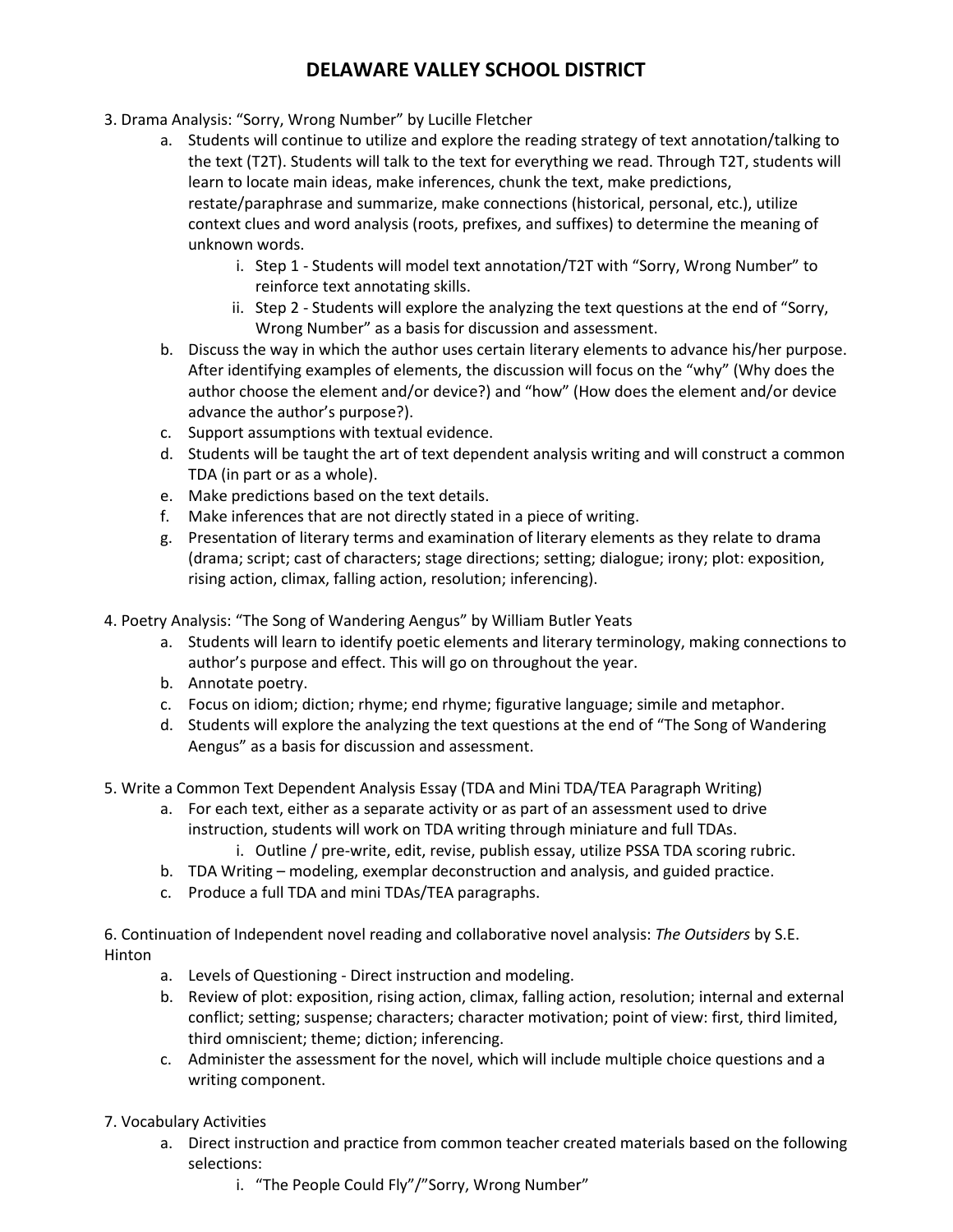- ii. *The Outsiders* Part Two
- b. Provide modeling for students to determine and clarify the meaning of unknown and multiple meaning words and phrases based on close reading, context, and content.
- c. Use content vocabulary in context to illustrate how meaning develops via author's or speaker's diction and tone.
- 8. PSSA Preparation and Review
	- a. Study Island activities ‐ individual and group practice
	- b. PSSA Review Activities ‐ to be determined by data from classroom assessments and district benchmarks.
	- c. PSSA Vocabulary ‐ Direct instruction, discussion, application and review of applicable PSSA vocabulary (utilize PSSA Glossary of Terms)

9. Grammar Review ‐‐ active and passive voice, apostrophes, predicate nouns and adjectives, and direct and indirect objects.

### **Assessments:**

### **Diagnostic:**

• PSSA Skills Assessments/Practice Activities – use of Study Island

### **Formative:**

- Benchmarks including CDT, TDA, and essay writing will be administered according to district and department plan.
- PSSA Review Assessments ‐ including, but not limited to
	- o Common Assessment: PSSA Vocabulary Assessment(s)
	- o Common Assessment: Practice PSSA Activities (Study Island)
	- o Additional Differentiated PSSA Practice to address individual needs
- Common Assessment: "The People Could Fly" Selection Test
- Common Assessment: "Sorry, Wrong Number" Selection Test
- Common Assessment: "Heartbeat" Close Reader Writing Prompt (Mini‐TDA/TEA Paragraph)
- Common Assessment: "Saving the Lost" Close Reader Writing Prompt (Mini‐TDA/TEA Paragraph)
- Common Assessment: Vocabulary Activities teacher created vocabulary materials based on selections in the *Collections* textbook.
- Common Assessment: Two Vocabulary Quizzes from MP 4 selections:
	- o "The People Could Fly"/"Sorry, Wrong Number"
	- o The Outsiders Part Two
- Grammar Assessments (i.e. quizzes, graded exercises, graded activities) to be placed in the 5% category for each skill taught.
- Additional Formative Assessments as determined by student need in an effort to attain mastery (to be discussed by the PLC team)

#### **Summative:**

- Common Assessment: Mid-Way Grammar Test
- Common Assessment: End of Marking Period Grammar Test
- Common Assessment: "Sorry, Wrong Number" Full TDA
- Common Assessment: *The Outsiders* Novel Assessment
- Common Assessment: Final Exam
- Common Assessment: Final Exam Essay (TDA or TEA Paragraph)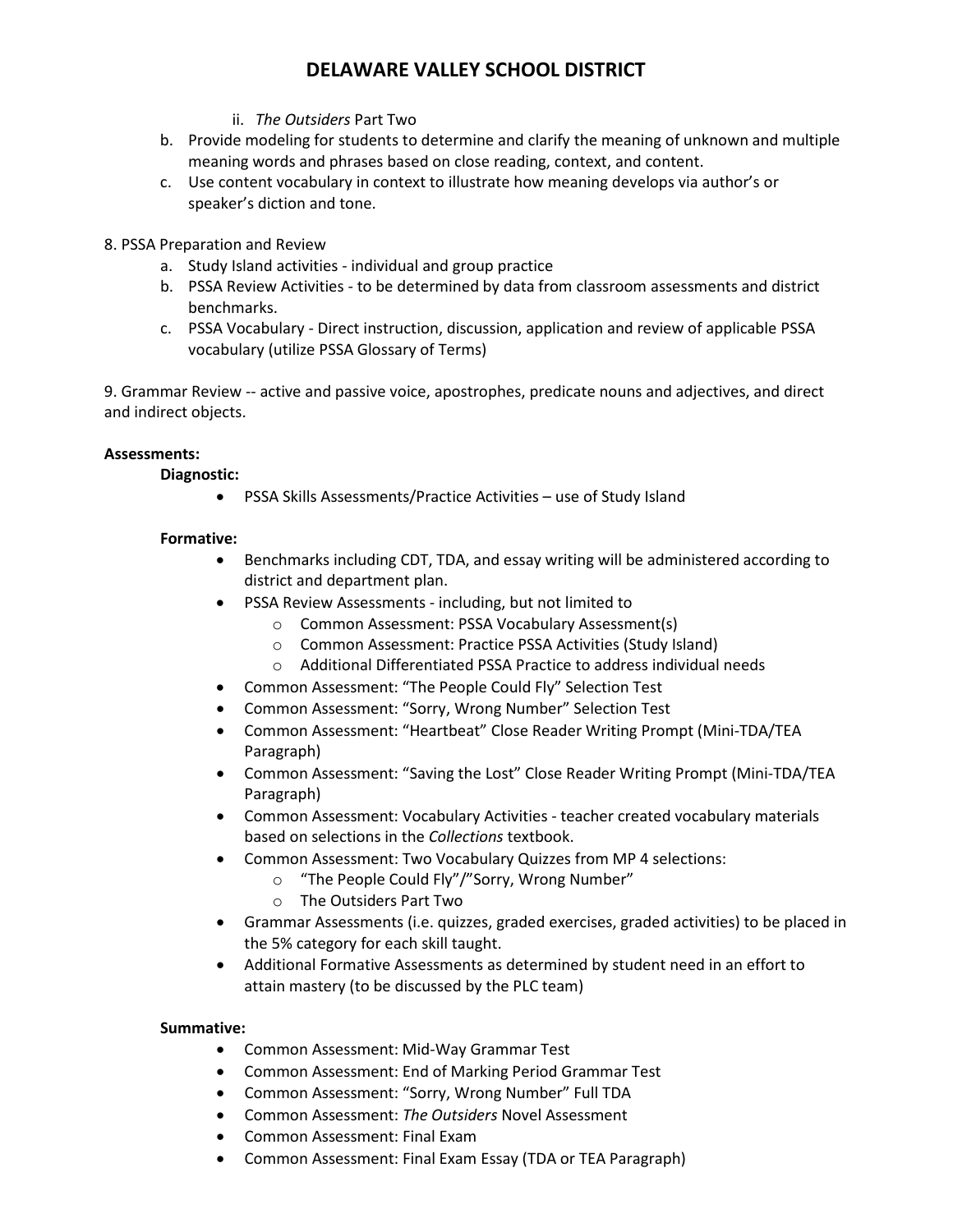### **Extensions:**

- Additional, more challenging text dependent analysis essays
- Additional text analysis from close reader
- Additional, more challenging grammar activities
- Additional, more challenging vocabulary activities
- Additional, more challenging novels

### **Correctives:**

- Teacher/student conferencing to improve writing skills
- Study Island additional practice
- Additional opportunities for revision and practice with more simplistic assignments and more accessible literature

### **Materials and Resources:**

- Internet
- *Collections* Textbook
- Teacher created vocabulary materials based on selections in *Collections* book
- *The Outsiders* by S.E. Hinton
- Esperanza Rising by Pam Muñoz Ryan
- Sorry, Wrong Number Film
- Study Island
- CDT
- PSSA Adapted Scoring Rubrics
- Video Links from History Channel, A&E, and Channel 1 News